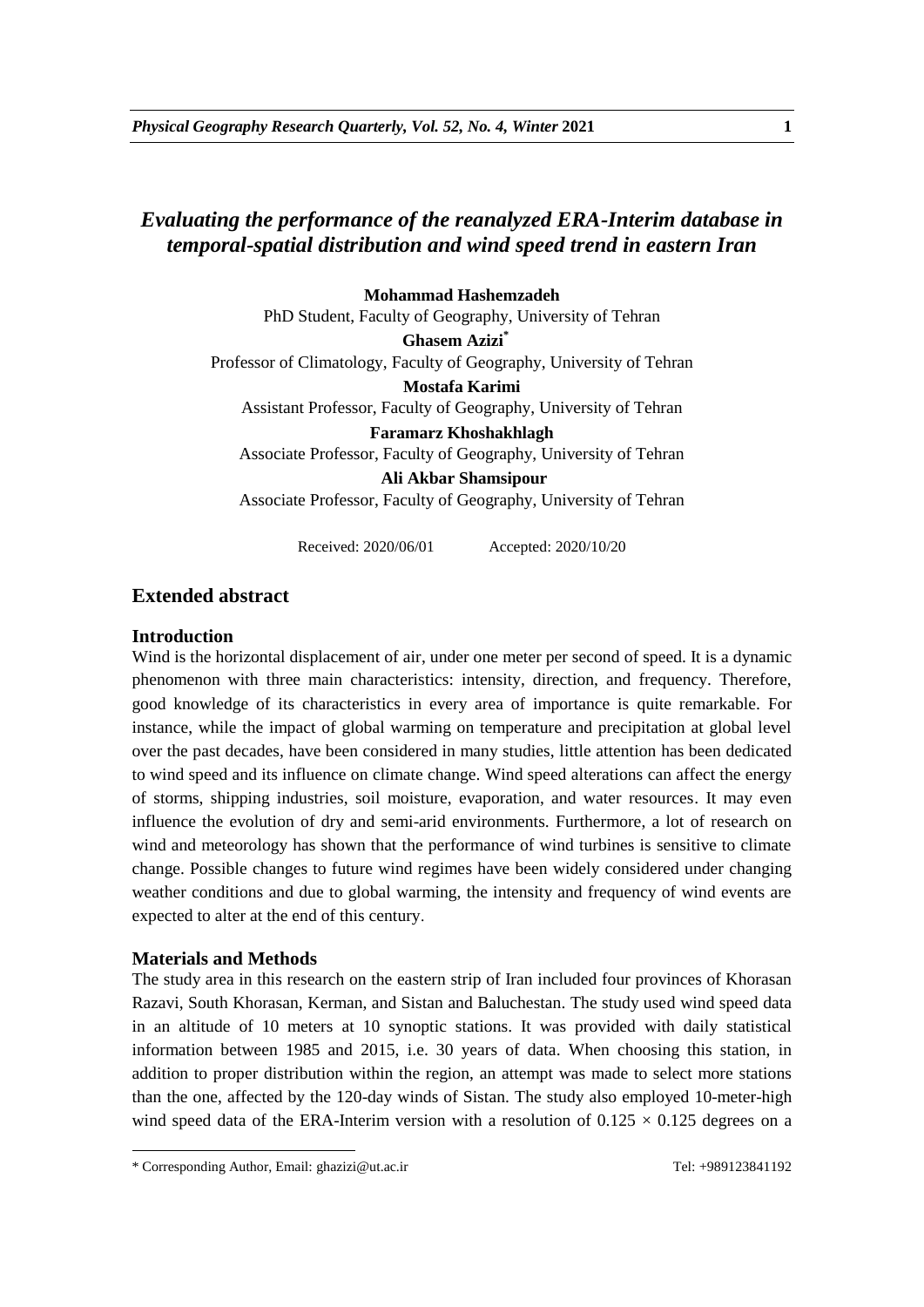daily basis between 1980 and 2015. For the study area, as many as 3772 pixels with an interpixel distance of about 12.5 km were obtained and to evaluate the performance of simulated data against observational data, several indicators were used from the Root-Mean Square Error (RMSE), Mean Bias Error (MBE), Mean Absolute Error (MAE), and the coefficient of determination (R2). It made use of non-parametric Man-Kendall method to order to investigate the trend of wind speed changes.

### **Results and Discussion**

The ECMWF ERA-Interim version delivers a high and good performance for wind speed. Results showed that the output of the mentioned base in all studied stations was on average between 0.722 and 0.984. RMSE, MBE, and MAE characteristics in Zahedan, Khash, and Saravan stations were below 1 m/s. In other words, the wind speed of ECMWF base in these three stations had the highest performance of all 11 stations studied. The monthly statistical assessment of wind speed in the selected stations in eastern Iran during the statistical period (1985-2015) demonstrated that the average wind speed was 3.56 m/s. The correlation between wind speed with negative altitude and positive longitude was significant at the level of 0.05. Also, the relation between latitude and wind speed showed it to be negative during the cold months of the year and positive during the warm ones. The average wind speed fluctuated significantly during the 30-year statistical period, varying between 2.82 and 4.57 m/s. The minimum and maximum wind speeds occurred in December and July, respectively. The average 30-year wind speed at selected stations in eastern Iran turned out to be 2 m/s. The maximum wind speed in eastern Iran displayed many fluctuations, with autumn showing the lowest statistical value of maximum wind speed. In December, this value was 3.98 m/s. The maximum wind speed increased during all studied months. All studied months proved to be statistically significant, except for January, which though increasing was not remarkable at 0.05 and 0.01 levels. Other wind speed studies showed a significant incremental trend at  $α = 0.01$ . The average wind speed in the study area was negative in 7 months (i.e., January, April, May, July, August, October, and December) of the year and positive in 5 months (i.e., February, March, June, September, and November) of the other. The maximum wind speed belonged to January (with 4.42 m/s), February (4.86 m/s), and March (with 5.02 m/s.) The next area in the form of a fertile one in winter, Zabol, was also the center of Iran's borders with Afghanistan, near the borderlines of South Khorasan Province. Here, the wind speed trend was positive at the time of 120-day wind onset (June with 0.79), and negative at the time of its termination (October with -0.15).

### **Conclusion**

The average wind speed in the study area (Khorasan Razavi, South Khorasan, Kerman, and Sistan and Baluchestan Provinces) during the long-term statistical period of 30 years (from 1985 to 2015) was 3.56 m/s. The minimum and maximum wind speeds occurred in July and December, respectively. The reason for this increase in wind speed in July was due to the 120 day wind activity in Sistan, which started in June. The average wind speed in the study area was negative in 7 months (January, April, May, July, August, October, and December) of the year and positive in 5 months (February, March, June, September, and November). Investigating wind speed process via non-parametric Man-Kendall (M-K) test showed that the wind speed trend in eastern Iran in the first month of June (June) 120-day winds showed an increasing trend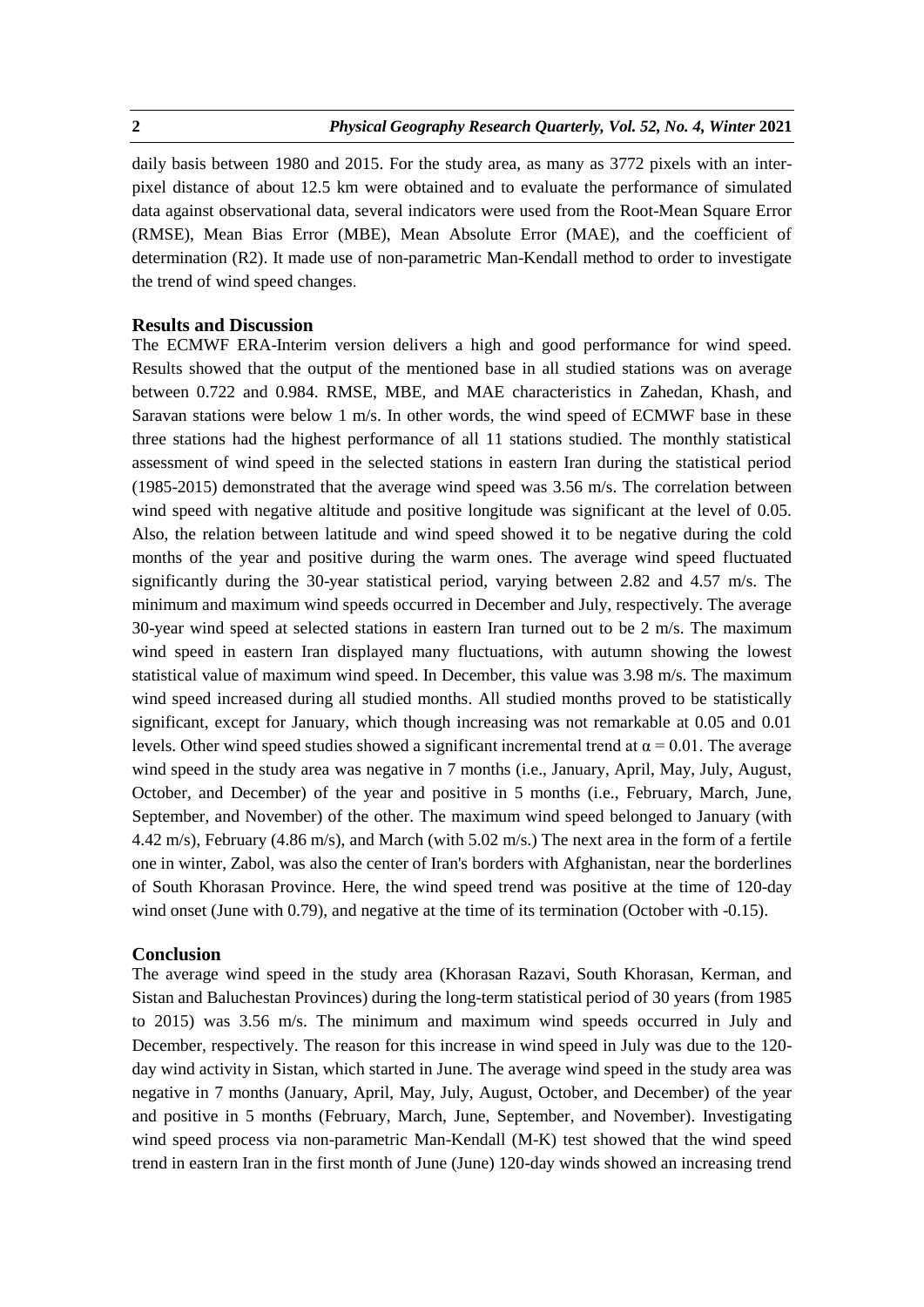(Z score of the Man-Kendall test 0.795), while in the last month (October) it decreased (- 0.1152). Also, in July, when the wind speed was maximum, the average trend in the study area, having a Z score of 0.242, began declining. Pearson correlation test showed that the relation between wind speed and topography in the study area was statistically significant at 0.05. In contrast, the relation between longitude and wind speed was remarkable in all studied moles at an alpha level of 0.05, while neither the longitude nor the altitude in the study area did not show a uniform relation between latitude and wind speed. While this relation was exactly so during the warm months of the year, it was vice versa during the cold ones. In October alone, the relation between wind speed and latitude was not significant.

*Keywords: Climatic Database, Mann-Kendall Test, the 120-Day Wind, Southeastern Iran.*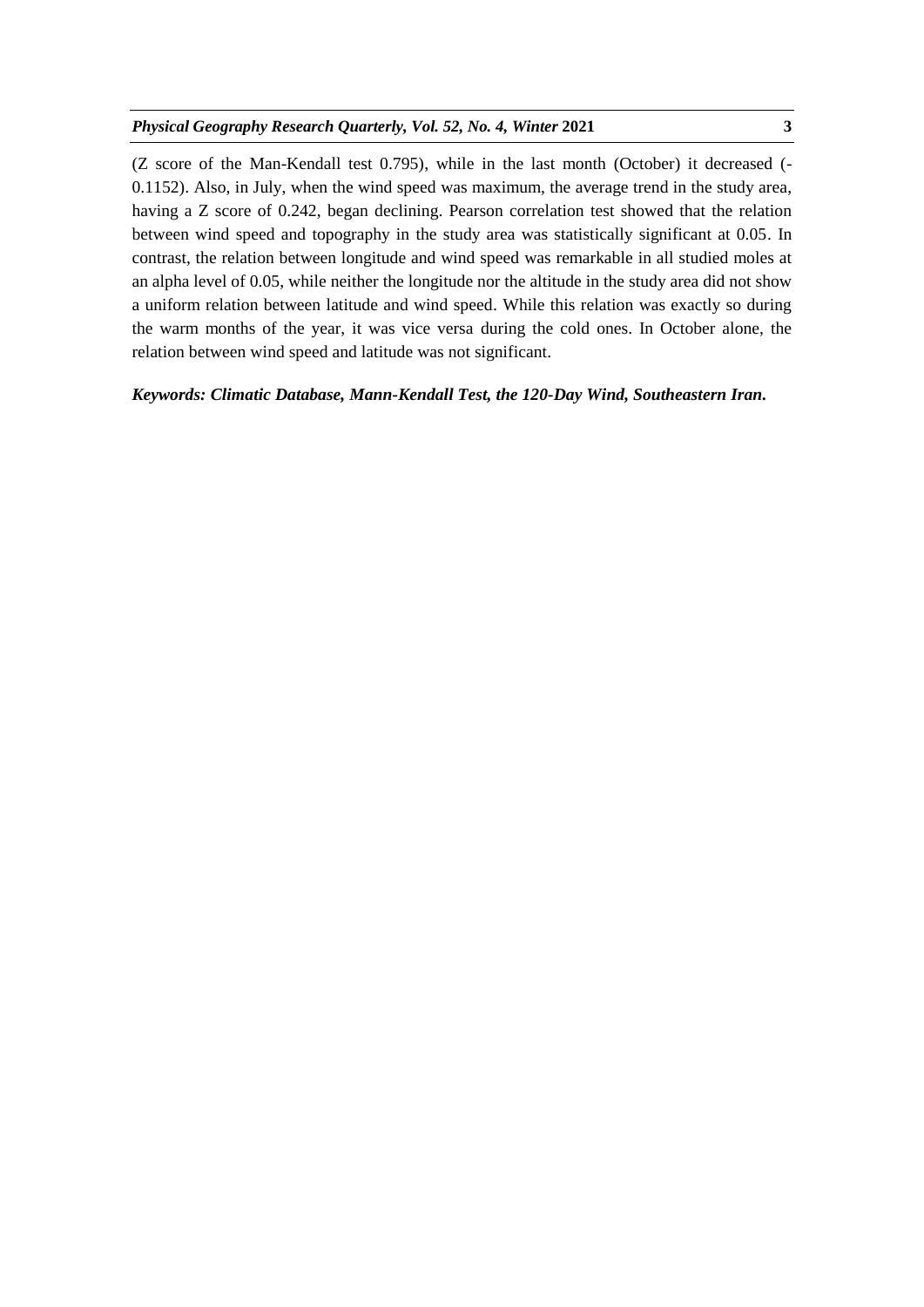# *Analysis of Equilibrium Response of Damghan Area Rivers to Tectonic and Erosion Processes Using SPL Model*

### **Mojtaba Yamani**

Professor of Department of Physical Geography, University of Tehran, Tehran, Iran

**Abolghasem Goorabi**

Associated Professor of Department of Physical Geography, University of Tehran, Tehran, Iran

#### **Mohammad Reza Ghassemi**

Professor of Research Institute for Earth Sciences (RIES), Geological Survey of Iran (GSI), Tehran, Iran

**Seyed Mohammad Zamanzadeh**

Associated Professor of Department of Physical Geography, University of Tehran, Tehran, Iran

## **Fatemeh Kiaroostami**

PhD Student at Department of Physical Geography, University of Tehran, Tehran, Iran

Received: 2020/05/23 Accepted: 2020/11/08

# **Extended Abstract**

#### **Introduction**

Landforms and their response to environmental changes are among the most interesting topics of geomorphologists. One of the landforms that is most affected by tectonic and erosion processes is the rivers. They respond to tectonic processes that increase the height of landscapes and erosion processes, trying to reduce the landforms' height. This reaction can be well studied by analyzing the longitudinal profile of the rivers. One of the effective parameters in the study of tectonic and erosional status of regions is steepness and concavity, two parameters which could be examined in form of Stream Power Law (SPL). The function is related to the incision power of streams, giving a relation between slope and drainage area of the river in a logarithmic plot based on power regression, value extracts of the two parameters, and the channel's steepness and concavity. In fact experimental studies by other researchers have shown that there is a direct correlation between steepness and concavity of rivers and tectonic – erosive processes in the regions.

It is generally accepted that steep landscapes are associated with areas of high uplift rate and active tectonic. River systems are well adopted to tectonic processes to provide useful information about the rate of uplift in the landforms. The steepness of rivers, which depends on channels' declivity, is a fraction of uplift rate. Thus, it is expected that if steepness in the longitudinal profile of the river is low, the uplift rate is slight, and if it is high, the uplift rate becomes intense. Concavity index usually depends on bed material; however, erosion efficiency has direct connection with incision power law and its steepness. At the same time, weakness of bed materials, especially alluvial, can boost the rate of erosion efficiency in channels. This latter

1

Corresponding Author, Email: myamani@ut.ac.ir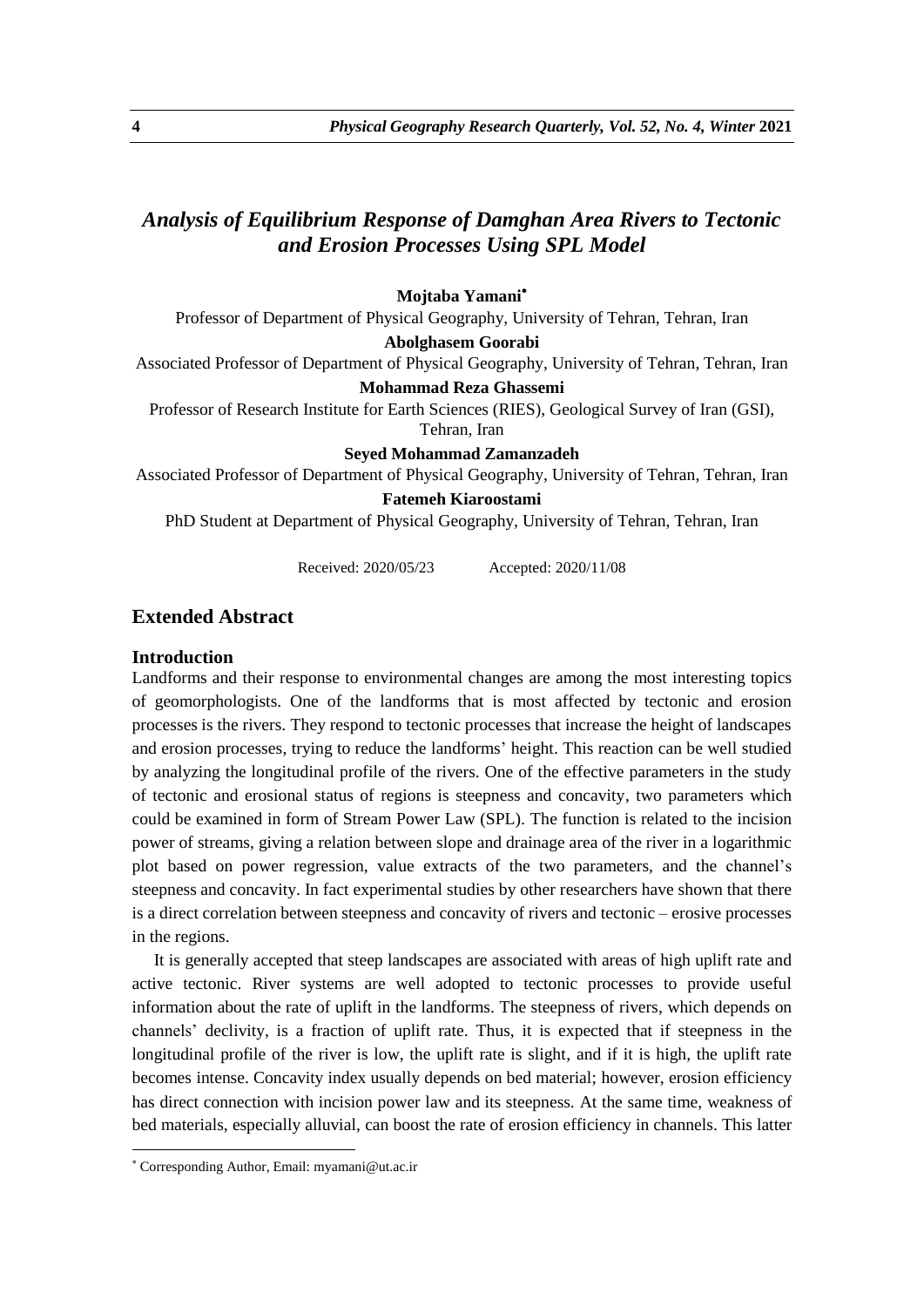#### *Physical Geography Research Quarterly, Vol. 52, No. 4, Winter* **2021 5**

parameter is the volume of sediment, completely removed from the environment after erosion. A function of sedimentary flux, it can be directly related to the tectonic processes as well as bedrock characteristics. If tectonic processes lead to an increase in the landforms' height, they are capable of increasing orographic precipitation in mountainous areas, leading to an increase in sedimentary flux, which in turn boosts erosion efficiency as well. The main purpose of this study is to analyze the effect of active tectonic and erosion on equilibrium profile of the main rivers of Damghan Mountains, based on the Stream Power Law. Both steepness and concavity parameters are affected by a set of lithological, geological, topographic, and erosion factors, all of which are effective for the location of rivers' knick points and are able to provide useful information about the geological and erosion status of the area.

#### **Material and Method**

In order to investigate the power incision law, the DEM map with a resolution of 30m was utilized to extract the channels. When extracting the rivers, their flow direction was calculated via D8 algorithm method, which measures the flow path of each pixel, falling on the lower pixel with a lower slope, thus determining the flow directions. In this regard, we first need to create a DEM map with the least inconsistency. This method focuses on extracting central flows in valleys and reducing parallel flows. Hence after extracting the channels, their slope-area logarithmic diagram got plotted. The regression line considered for the logarithmic plot was the power regression, the relation of the river incision power. In this regression, the slope of the regression line is concavity and the intercepting line, the steepness. To obtain information about lithological features of the area that are effective for analysis of both concavity and steepness parameters, the geological map of Damghan and Shahrud was used. The study area is part of the mountainous structure of Eastern Alborz, having several active faults. North Damghan Mountains are located on the southern side of eastern Alborz between  $36^{\circ}$   $14^{1}0.3^{1}$  to  $36^{\circ}$   $18^{1}82^{1}$ and  $55^{\circ}$  00<sup>'</sup>  $26^{\circ}$  to  $53^{\circ}$   $59^{\circ}$   $56^{\circ}$  in north of Iran plateau. There are different outcrops of lithostratigraphic formations from Precambrian to Quaternary in this area. Geologically speaking, the study area is composed of a set of over thrust blocks and nappes. The thrust faults and nappes within piggy back style have pushed eastern Alborz stratigraphy sequences on each other. The folds in the region have a strong connection to thrust structures and nappes. These folds are of different types and sizes, but most of them are inclined and recumbent because of the widespread compressive component in eastern Alborz.

#### **Result and Discussion**

The three main rivers of the region, Cheshmeh Ali, Astaneh, and Tepal were studied. All three rivers flow on the colluvium bed in the upstream and alluvial bed in the downstream. Furthermore, all three are affected by faults in some areas. Some, such as Cheshmeh Ali River in the southern part, flows into a fault valley, where the activity of faults along the rivers, both in the resistance and alluvial parts, has uplifted the rivers. These effects can be seen in the high values of steepness index and low values of concavity index. The increase in the stream incision is seen in both the upper and lower section of the rivers due to the activity of faults in the region. However, the steepness is higher in the upstream, which is made of colluvium sediments. While downstream, due to the weakness of alluvial sediments the rate of erosion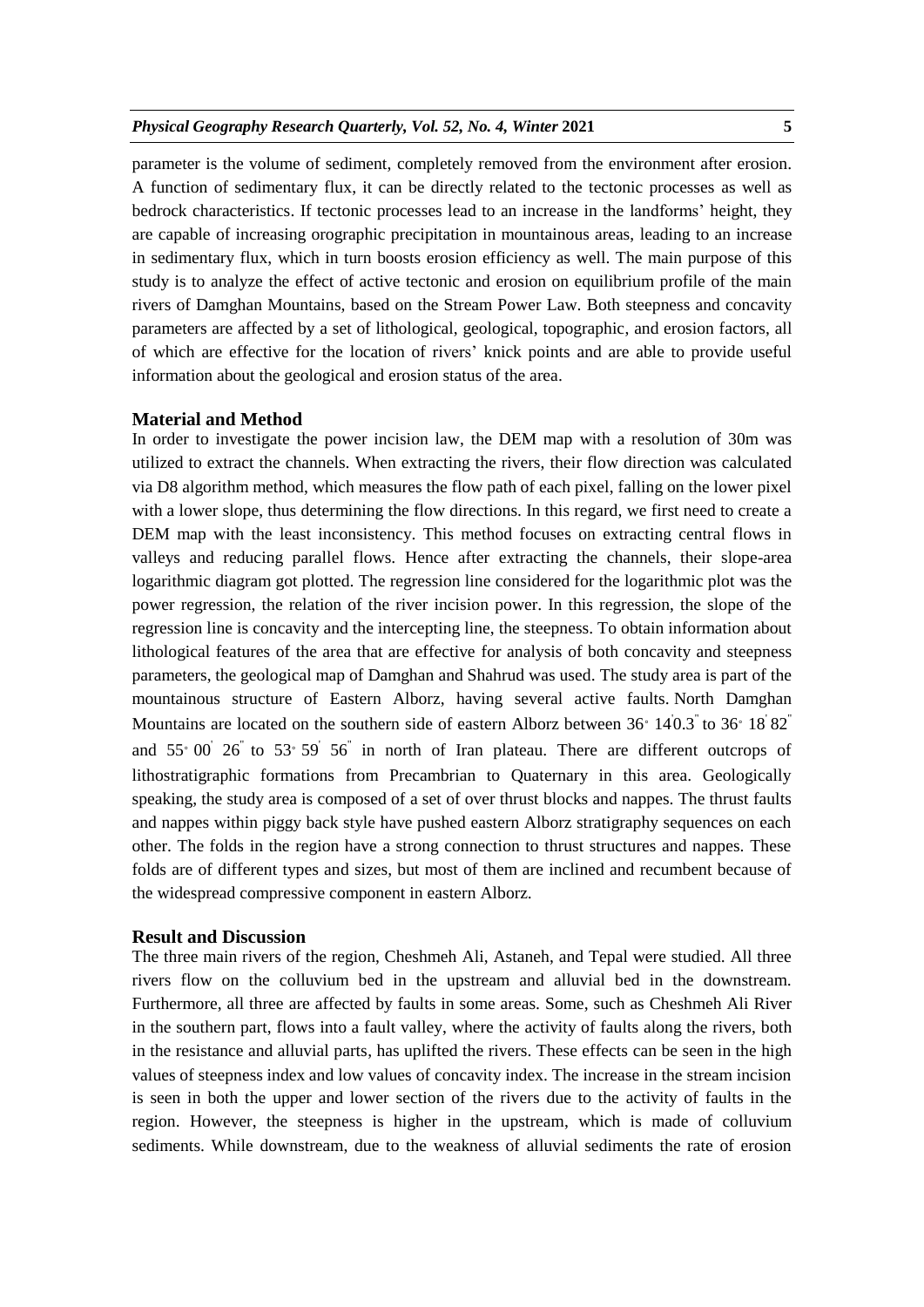efficiency is higher. Therefore the change in the rate of steepness, concavity, and erosion efficiency, in addition to active tectonic, is strongly affected by the channels' bedrock. Each rivers that is faultier also has higher values of the steepness index. Cheshmeh Ali River, part of which is located completely in the faulted valley, has the highest rate of steepness, compared to other rivers. Astaneh River is affected by Astaneh fault in several parts, and the fault has uplifted the river by cutting off the Quaternary sediments. The high values of steepness parameter in this river confirm existence of active tectonic. In its upper part, Tepal River shows high values of steepness, but downstream, where the river flows on agricultural lands, the erosion efficiency rate increases and, in contrast, the steepness rate decreases. This is due to human activities, which exceed the rate of erosion from that of tectonic processes. Therefore, human activities are able to transform the relations between internal and external processes that are effective in changing landforms.

## **Conclusion**

Results show that reaching the equilibrium profile in each river depends on a set of factors, such as erosion, tectonic, and lithology. Presence of a fault in the channel path increases the height and slope of the river channel, leading to further erosion in response to this. Tectonic processes boost the incision capacity of rivers as a result of increasing their channels' slopes, which in turn leads to production of more sediments in the river. Of course, similar to Tepal River, we must consider the role of human activities in increasing the rate of erosion efficiency.

## *Keywords: Eastern Alborz, Damghan, Active Tectonic, Morphotectonic, SPL Model.*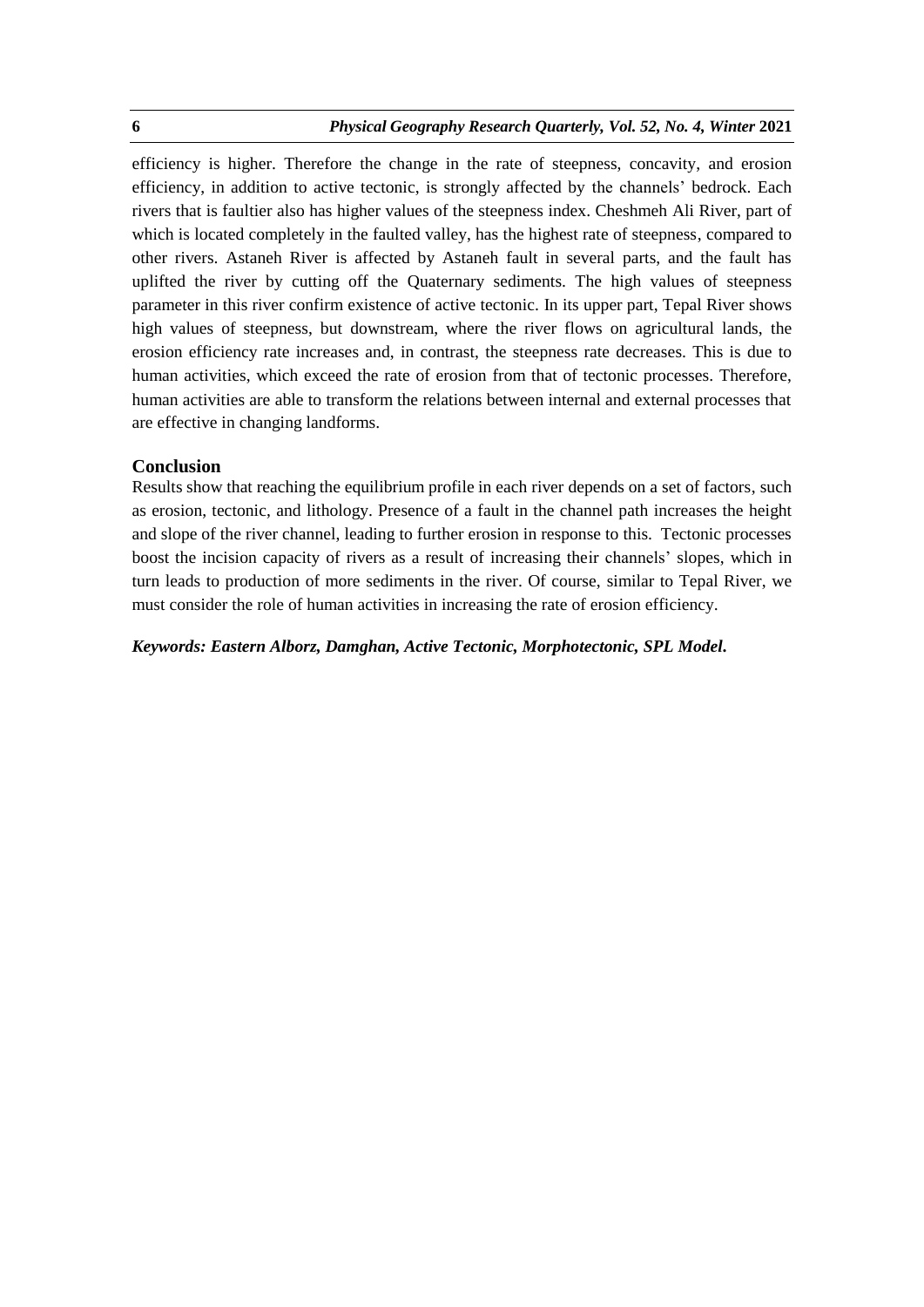# *Frequency Distribution Patterns of Precipitable Water in Iran*

**Manizheh Kianipour** 

PhD Candidate in Climatology, University of Isfahan, Iran

**Seyed Abolfazl Masoodian** Professor of Climatology, University of Isfahan, Iran **Hossein Asakereh** 

Professor of Climatology, University of Zanjan, Iran

Received: 2019/09/28 Accepted: 2020/04/13

# **Extended Abstract**

### **Introduction**

Precipitable Water (PW) is highly variable in space and time, being one of the most important abundant greenhouse gases to play a crucial role in the study of climate change, hydrological cycle, energy budget, and numerical weather prediction. Knowledge about spatial and temporal variability of PW is important for understanding climatic processes along with monitoring drought conditions and desertification processes (Kaufman & Gao, 1992). It is, therefore, necessary to obtain the distribution condition of water vapor in the atmosphere and understand the effects of spatiotemporal variations of PW on regional, meso-micro scales as well as global climate change (Wang, 2013). PW has a very short life cycle in atmosphere. This rapid turnover, accompanied by temperature variations with altitude and geography, distance to sea, evapotranspiration, and moisture advection, causes an irregular PW distribution in the atmosphere, both horizontally and vertically. Thus this study aims at identifying the distribution patterns of PW in Iran and correlate these patterns with elevation and distance to sea.

### **Materials and Methods**

1

The present research uses MODIS Aqua data **(**MYD05\_L2. A V06) and selects the data with spatial resolution of 1 km (Near Infrared)**.** The selected study period covers from 2002/07/04 to 2017/07/25 (5501 days), taken from NASA web site. These data are erroneous in the range between 5% and 10% (Kaufman & Gao, 2003). The spatial resolution of PW data are 1 km and the temporal resolution, twice per day. Afterwards, by using the functions, these data are converted from Level\_2(swath data) to Level\_3(grid data) and PW values interpolate on sinusoidal grid in 1800×2700 matrix with 1 km spatial resolution and daily temporal resolution. These data have been extracted for pixels within the political boundary of Iran and result in a matrix with 1884080 rows (locations) and 200 columns (PW classes). Then on the matrix' base, frequency distribution is calculated in 1 mm intervals from 0-199 mm for every pixel (1884040×200). Finally, Principal Component Analysis (PCA) is performed, allowing the identification of frequency distribution patterns in Iran. The effects of altitude and distance to

Corresponding Author, Email: s.a.masoodian@geo.ui.ac.ir Tel: +989133131101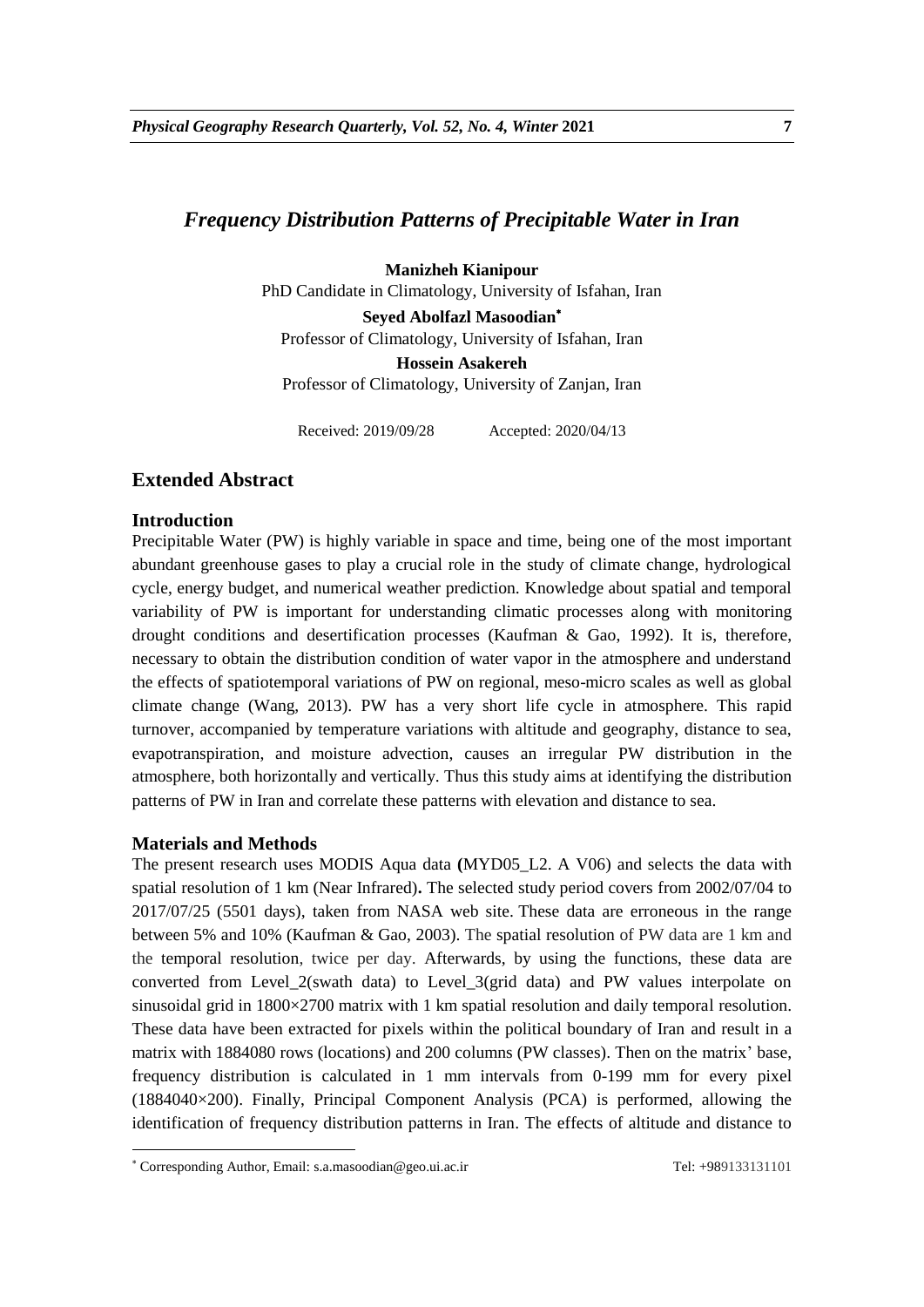sea on these patterns are analyzed. The special program is developed and employed in MATLAB software for data analysis.

### **Results and Discussion**

The spatial distribution of atmospheric humidity in Iran is controlled by the altitude, distance to sea, and moisture advection. Based on the results, the mean annual PW of the country is about 12 mm. PW is maximum near the southern and northern coasts of the country, with the highest and lowest PW value observed near the Oman Sea coast (31 mm) and the peak of Damavand (3 mm), respectively. Results from PCA show that 95% of spatial variation of PW can be explained through 4 components. Accordingly, local factors like distance to sea and altitude are the most important ones in spatial distribution of PW. The study of the correlation between distance from the sea and frequency distribution patterns of PW shows the effect of distance and proximity to the sea in the frequency distribution patterns. This is more evident in the first and second components. As expected, up to a distance of approximately 250 kilometers in the first component and 150 kilometers in the second, the amount of PW will gradually decline. From then on, the spatial pattern of PW is affected by altitude and morphology rather than by distance from sea and sea\land breeze. In the third component, due to the formation of a moisture convergence belt at approximately 11 and 4 km, respectively, on the south and north coasts, the amount of atmospheric moisture is maximum. Then from 11 to 66 kilometers due to the Alborz Range, which is a short distance from the Caspian Sea, the amount of PW is minimal. Minimal atmospheric humidity on the southern coast occurs approximately at 250 kilometers away from the sea. In the South Coast, moisture penetrates the country further away from the coast, as it is smoother than the North Coast. Thus, sea moisture enters through the straits of Kahnouj Area into Jazmourian Plain, distinguishing it from its surrounding areas in terms of moisture. Moisture in the Caspian Sea enters the Tarom Valley through Manjil Strait. The spatial distribution of moisture in the western, middle, and eastern Persian Gulf coasts does not have a similar pattern. This difference is because of factors like the dominance of sea-land breeze in the eastern areas of Bushehr and the presence of small firth and bays in the area that increase its atmospheric moisture, in comparison to the surrounding areas. The amount of moisture in the coasts of Oman Sea is clearly different from PW of the Persian Gulf. PW MODIS is also

In addition to the altitude and distance to sea, the role of moisture advection should not be ignored. In the coastal region, the variability is caused by high temperature and moisture advection, whereas in areas far from coastline, it is the altitude that causes many spatial differences in moisture distribution.

overestimated in places such as near beaches with high temperatures and humidity.

#### **Conclusion**

Although Iran is bounded from the north and south to the sea, atmospheric moisture is very low in the country. According to the results from this paper, minimum and maximum difference of PW is about 27 mm. Thus, in a region above 3000 m from the sea level, PW falls below 6 mm, and the coasts of Oman Sea are above 26 mm, 60% of the time. This means that in spite of the great sources of water both in the south and the north, Iran's atmosphere suffers from poor moisture. Topography acts as a barrier for moisture to enter inland regions from both north and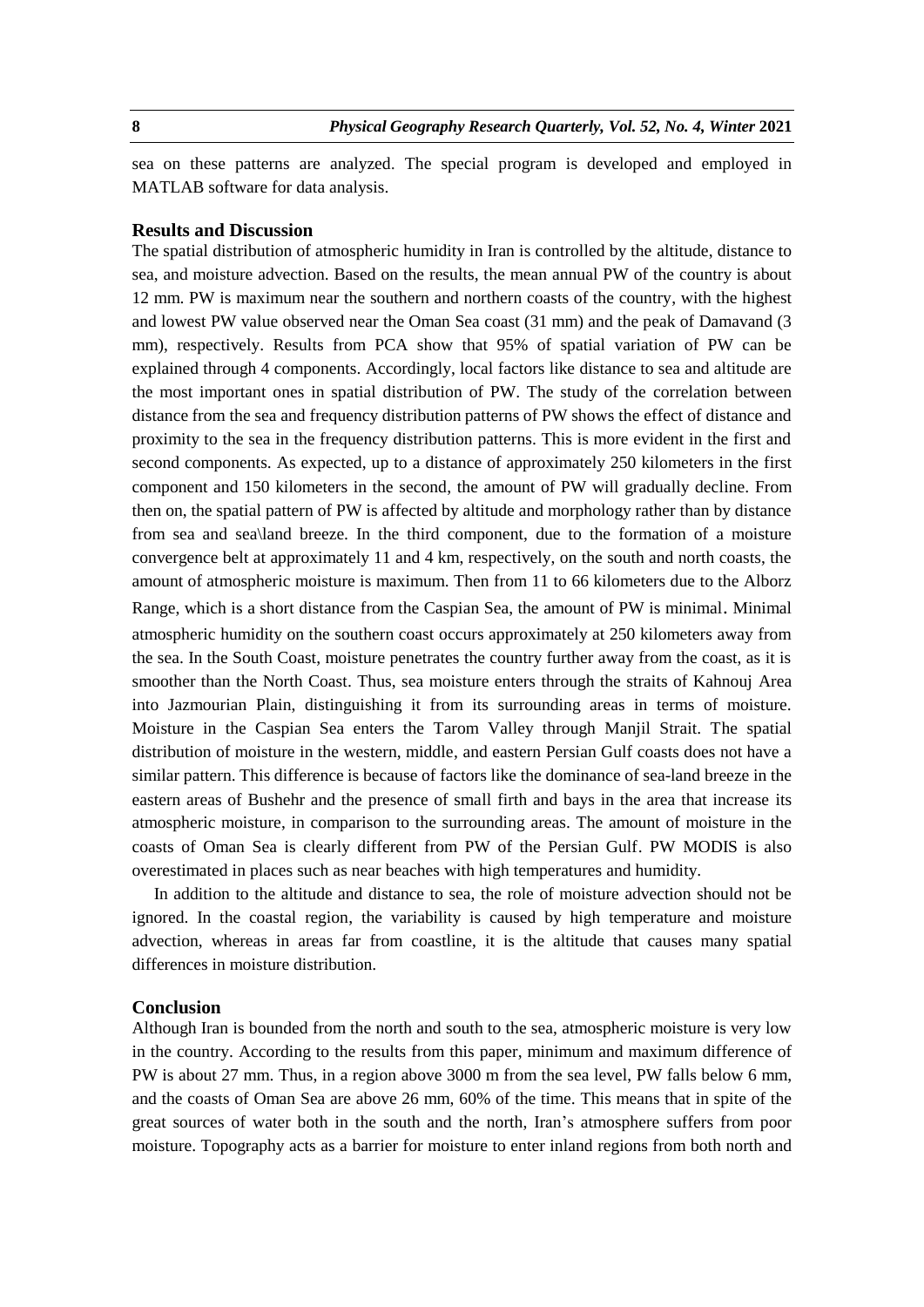south seas. Inland, the altitude plays a crucial role for frequency distribution of PW, while in the coastal regions, both moisture advection and temperature are culprits. In this way, moisture advection is an important factor to justify spatiotemporal variations of PW in Iran well. And it is this parameter that affects water budget.

*Keywords: Precipitable Water, Principal Component Analysis, Frequency Distribution, MODIS, Iran.*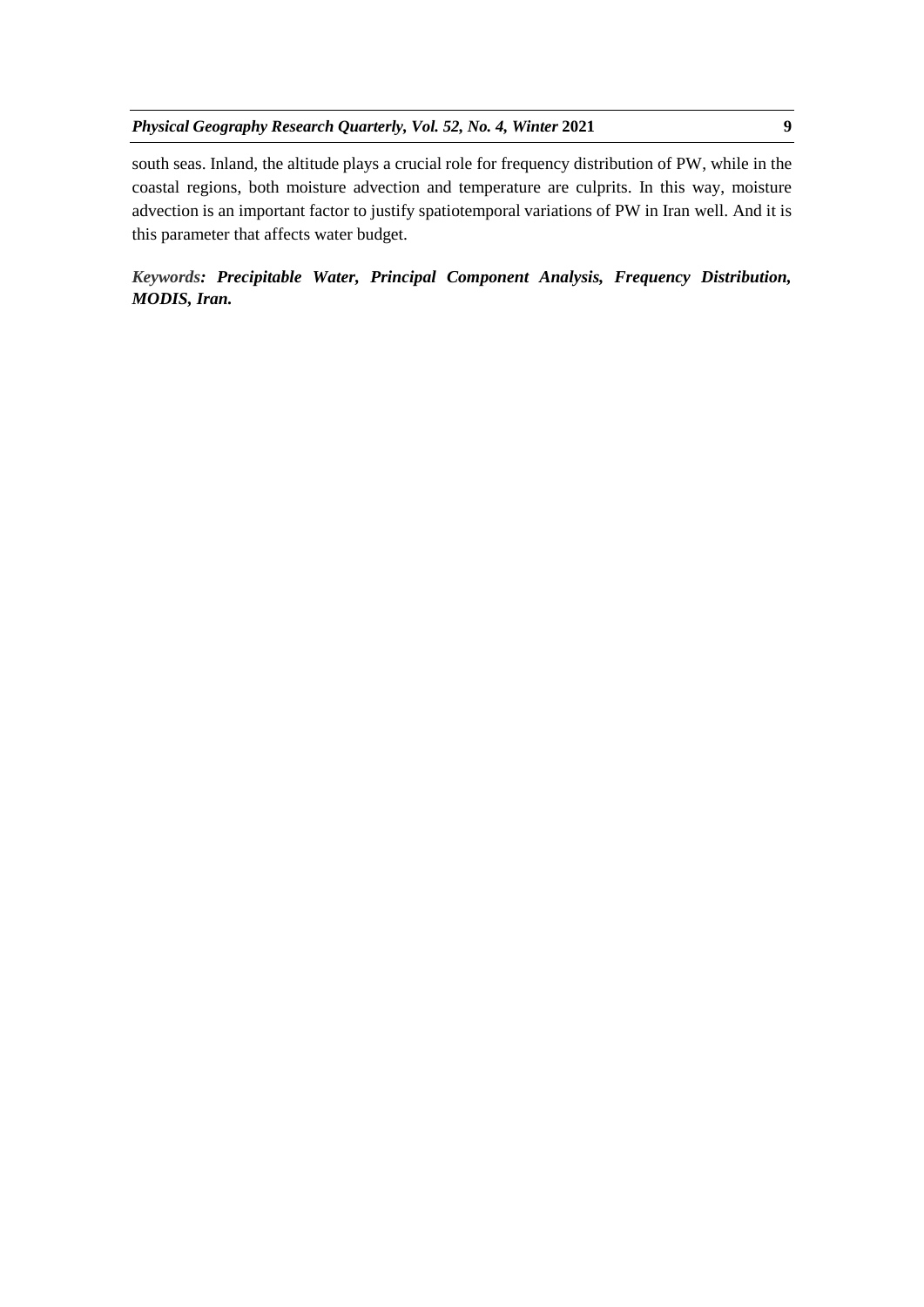# *Comparing the Performance of SARIMA and Holt-Winters Time Series Models With Artificial Intelligence Methods in Dust Storms Forecasting (Case Study: Sistan and Baluchestan Province)*

# **Masoud Pourgholam Amiji**

Ph.D. Candidate, Department of Irrigation & Reclamation Engineering, Campus of Agriculture and Natural Resources, University of Tehran, Karaj, Iran

## **Mohammad Ansari Ghojghar**

Ph.D. Candidate, Department of Irrigation & Reclamation Engineering, Campus of Agriculture and Natural Resources, University of Tehran, Karaj, Iran

# **Javad Bazrafshan**

Associate Professor, Department of Irrigation & Reclamation Engineering, Campus of Agriculture and Natural Resources, University of Tehran, Karaj, Iran

## **Abdolmajid Liaghat**

Professor, Department of Irrigation & Reclamation Engineering, Campus of Agriculture and Natural Resources, University of Tehran, Karaj, Iran

### **Shahab Araghinejad**

Associate Professor, Department of Irrigation & Reclamation Engineering, Campus of Agriculture and Natural Resources, University of Tehran, Karaj, Iran

Received: 2020/06/16 Accepted: 2020/11/22

# **Extended Abstract**

## **Introduction**

The impact of dust phenomenon in Iran is so great that it has involved more than half of the country's provinces with problems and limitations one way or another. In addition to environmental impacts, it has disrupted implementing sustainable national development plans, having already brought about many negative consequences. Increased number of dust storms in recent years in the east and southeast of the country, especially in Sistan and Baluchestan Province, and consequently the decrease of air quality in these areas, has doubled the importance of forecasting this phenomenon. On the other hand, most domestic studies in this field are related to the process of small-scale dust phenomena, synoptic studies, and its satellites. Therefore, considering that this phenomenon has had adverse effects and negative consequences on social, economic, and healthcare aspects of human life, it is necessary to study, forecast, and measure its correlation with climate variations.

## **Materials and Methods**

1

This study aimed at comparing the performance of SARIMA and Holt-Winters time series models with artificial intelligence methods, including neural networks based on Radial Base

Corresponding Author, Email: Aliaghat@ut.ac.ir Tel: +989122159748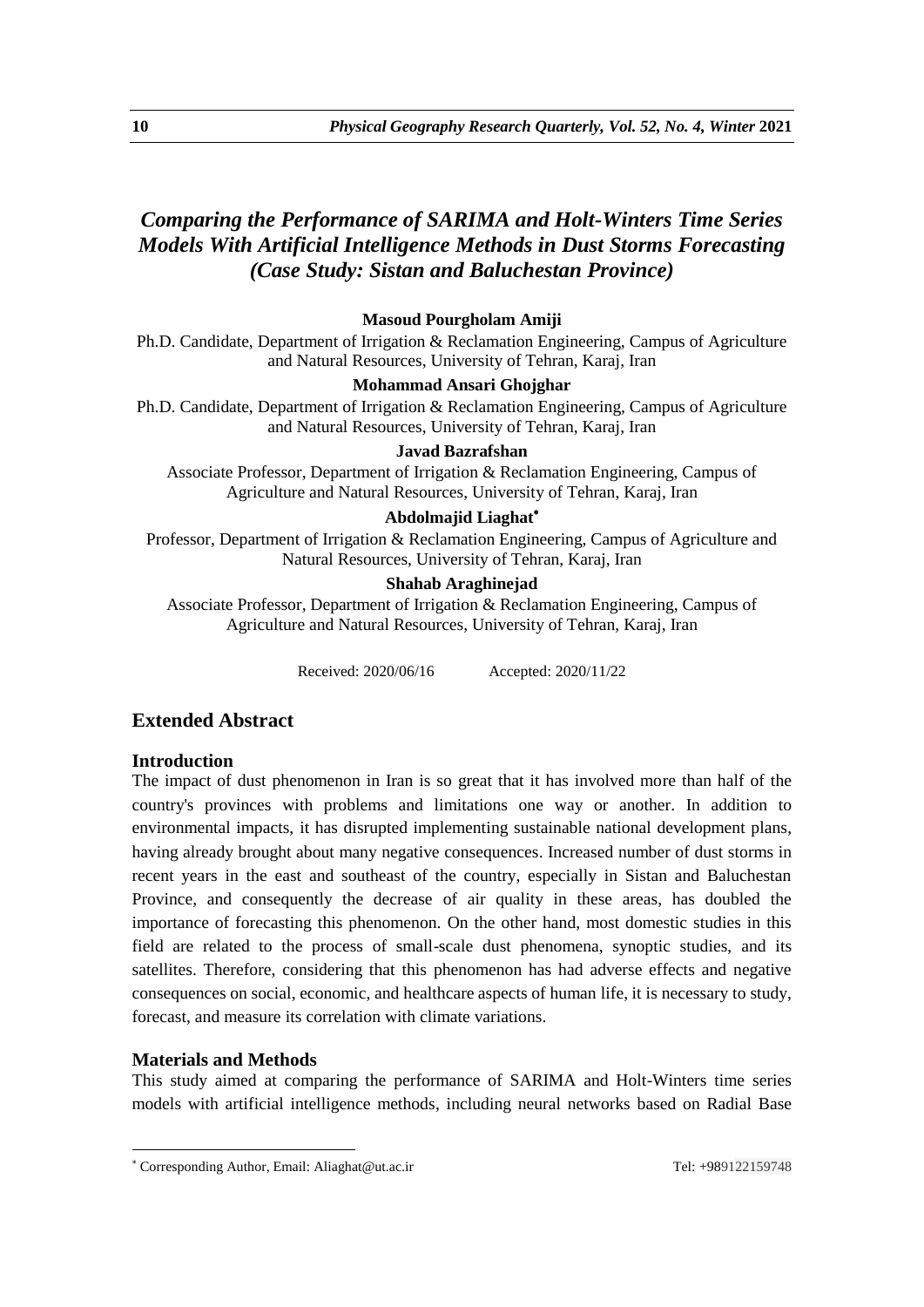Functions (RBF) and Adaptive Neural-Fuzzy Inference System (ANFIS) to forecast the Frequency of Dust Storm Days (FDSD) in the next season. For this purpose, it used World Meteorological Organization codes as well as hourly dust data from five synoptic stations in Sistan and Baluchestan province with a statistical period of 25 years (1990-2014). The observations of meteorological phenomena were recorded once every three hours, making it eight times a day in total. In these observations, the visual phenomena of the climate were defined according to the guidelines of the World Meteorological Organization in 100 codes (00- 99), in which 11 codes were used to record and report the phenomenon of dust in different meteorological stations. Following the time series of days with dust storms, the FDSD index was forecasted, using four methods SARIMA, Holt-Winters, RBF, and ANFIS.

### **Results and Discussion**

According to the time series' results, the FDSD index in Saravan, Khash, Iranshahr, and Zahedan stations displayed relatively small variations that were scattered throughout the time series, but with more dusty days at Zabol station, the variations' scattering decreased and its intensity increased. Also, the peak values of dust were concentrated in close vicinity of one another, indicating the occurrence of successive dust storms at this station from 2000 onwards. As can be seen in ACF and PACF diagrams of the studied stations, significant time intervals indicate a correlation between the time values that make it possible to model and forecast the future values (next season) of the FDSD index for all five stations studied. The range of attraction change and moving average got determined according to partial autocorrelation and autocorrelation functions and using appropriate evaluation criteria, the best time series model was extracted for each station. In the Dickey-Fuller test, the significance level was considered to be P-Value < 0.05. According to this test, only the time series of Zabol Station was unstable, confirming the results of ACF and PACF diagrams of the studied stations. Results showed that ANFIS Method performed better than other methods in all studied stations. Thus, in this method the evaluation criteria ranged from 0.72 to 0.95 for R, from 0.57 to 0.51 for RMSE, from 0.42 to 0.40 for MAE, and from 0.71 to 0.96 for NS. Also, the average frequency of days with dust storms on a seasonal scale varied from 1.06 to 7.11, allowing forecasting accuracy of all methods to increase as the FDSD index mounted. In SARIMA time series model, the correlation coefficient (R) between the observed and forecasted values of the FDSD index rose from 0.64 to 0.79. As for Holt-Winters, RBF, and ANFIS methods, this value varied between 0.70 and 0.87, 0.69 and 0.92, and 0.72 and 0.95, respectively. Moreover, based on the results of the observed and forecasted values, the greater the FDSD index in the studied stations (progress from Saravan to Zabol Station), the more the compatibility of observed and forecasted values in all methods (time series models and artificial intelligence methods) with Semi-constructor of the first quarter. The results from the Z test also proved the assumption that stated that zero-based on the mean equal of the time series of FDSD index' observed and forecasted values were not rejected in none of the studied stations, according to ANFIS and RBF methods at 1% and SARIMA and Holt-Winters time series models at 5% error level.

### **Conclusion**

The results showed that as the frequency of days with dust storms in Saravan and Khash stations got less, the Holt-Winters time series model showed an almost similar and better performance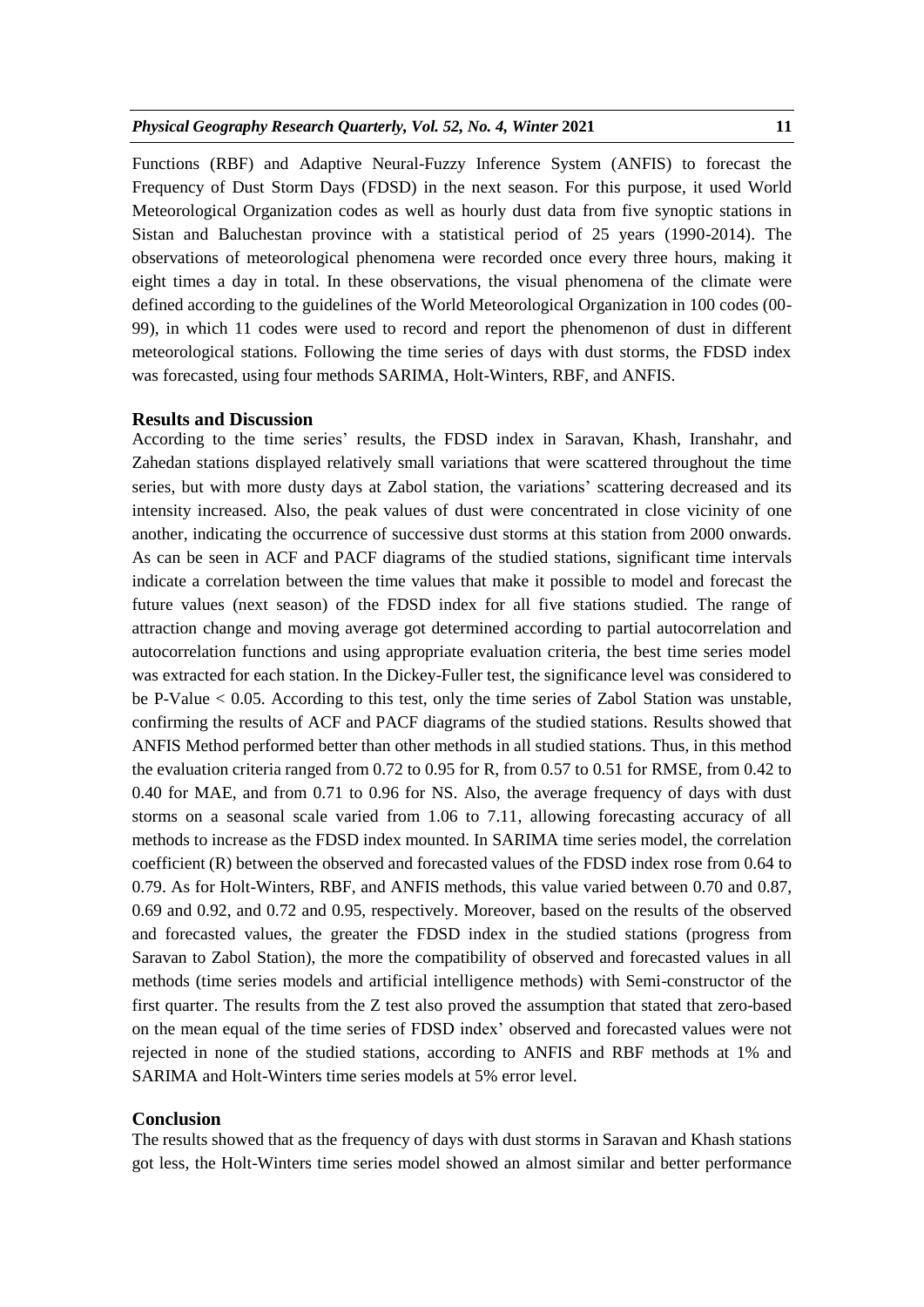than the RBF method. This indicates this model's high capability to forecast low values of FDSD index. The results also showed that the SARIMA time series model, compared to other forecasting methods, did not show a high ability to forecast FDSD index at any of the studied stations. Furthermore, despite the low frequency of days with dust storms at Iranshahr station, compared to Zahedan station, all FDSD index forecasting methods had a better performance and higher accurately than Zahedan station, based on the evaluation criteria, which can be searched due to the presence of a complete series without FDSD index termination at Iranshahr station. The results of this study can be useful for forecasting and managing the consequences of dust storms in the studied areas. On the other hand, when forecasting the FDSD index in Sistan and Baluchestan province, the optimal predictor model has been complex. For all of the stations studied, the model that used three or four steps of the predictive delay was recognized as the best predictor model. Therefore, particles leftover from previous storms could be an important cause for the impact of the last few seasons' dust storms on the formation of new ones in the coming seasons.

# *Keywords: Dust, ACF and PACF, Neural Networks, Critical Areas of Dust, Time Series Analysis.*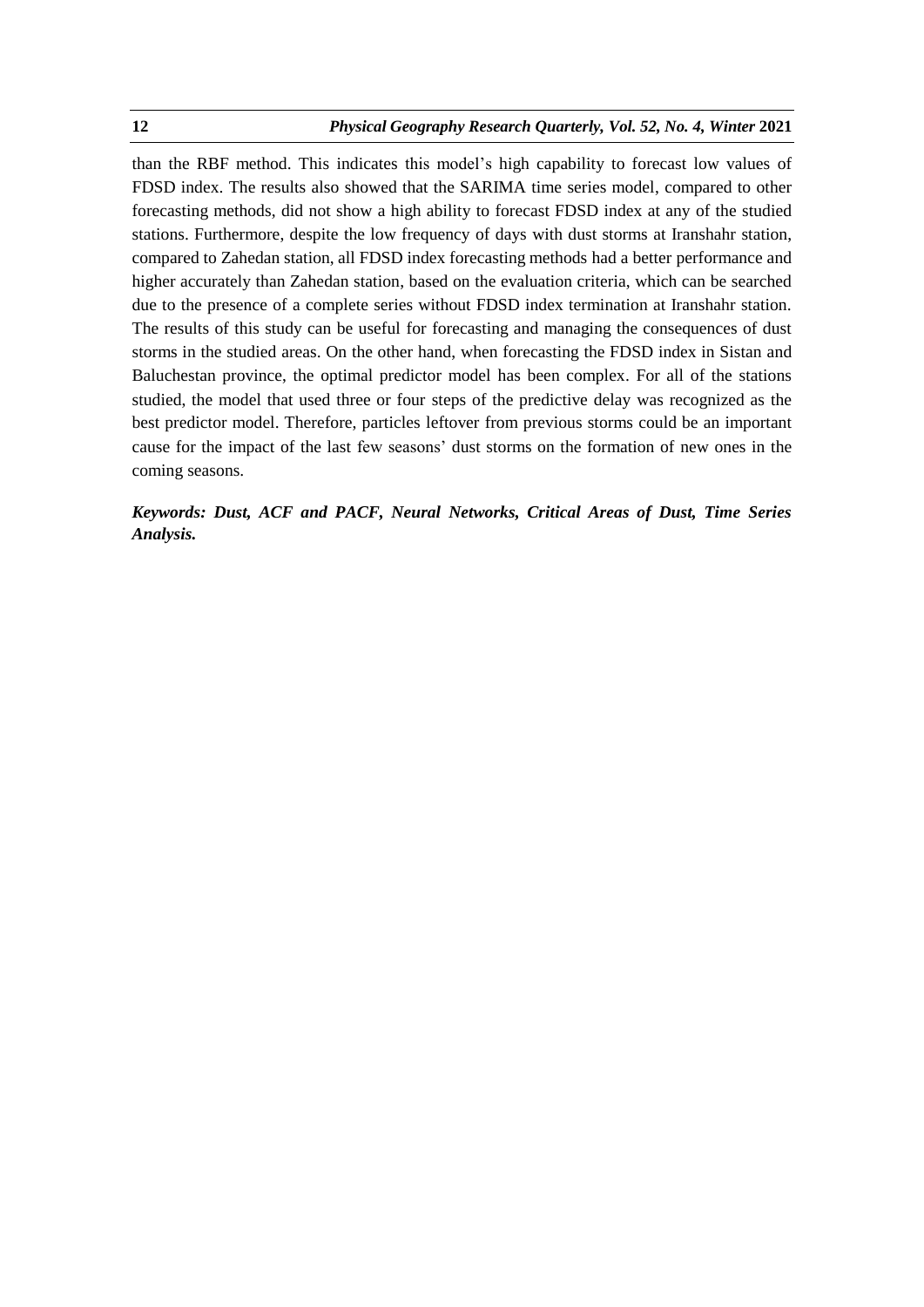# *Estimating of Biomass and Wheat Dry-Farming Using Landsat OLI Imagery*

### **Milad Bagheri**

Master Student in GIS and Remote Sensing, Faculty of Geography, University of Tehran

### **Ali Darvishi Bolorani**

Associate Professor of GIS and Remote Sensing, Faculty of Geography, University of Tehran **Saeid Hamzeh**

# Associate Professor of GIS and Remote Sensing, Faculty of Geography, University of Tehran

### **Mohammadreza Jelokhani Niaraki**

Associate Professor of GIS and Remote Sensing, Faculty of Geography, University of Tehran

Received: 2019/06/30 Accepted: 2020/10/19

## **Extended Abstract**

### **Introduction**

With a dominant arid to semiarid climate, Iran enjoys a diverse agro-ecosystem. Despite the country's enormous territorial span, its agricultural lands encompass areas with limited precipitation and ground water resources. Dry-farming is a common practice in Iran, which faces certain challenges in areas like pre-harvest estimation of straw and crop yields. Sustainable agricultural activities require precise information on crops, which can be obtained from remote sensing data. This study proposes a remote sensing vegetation index-based phenology modeling to estimate the straw and crop yield of dry-farmed wheat via Landsat OLI imagery in Gilangharb of Kermanshah province in Iran.

### **Materials and Methods**

A satellite-based straw and crop yield estimation method was developed for dry-farmed wheat, using Landsat OLI imagery. Field data were measured in metric ton per hectare through farmbased measurements of the net weight of wheat crop and straw, produced in dry-farming. The data were obtained through direct field surveys during the harvesting time. Using GPS, the study managed to single out the wheat farms from their surrounding farmlands. It also used time series of Landsat-8 satellite imagery from mid-February to late-May in the study years (2014- 2018). Once the images got pre-processed, they were classified via a multi-temporal image classification procedure, where Normalized Difference Vegetation Index (NDVI) and Green Leaf Area Index (GLAI) were adapted as vegetation indices for wheat phenology modeling to be linked with the measured straw and crop yields. Annual phenology curves of both indices for each farm were statistically investigated, using the geometric characteristics of the phenology curve. The statistical relation between phenology curves and straw and crop yield was then

1

Corresponding Author, Email: ali.darvishi@ut.ac.ir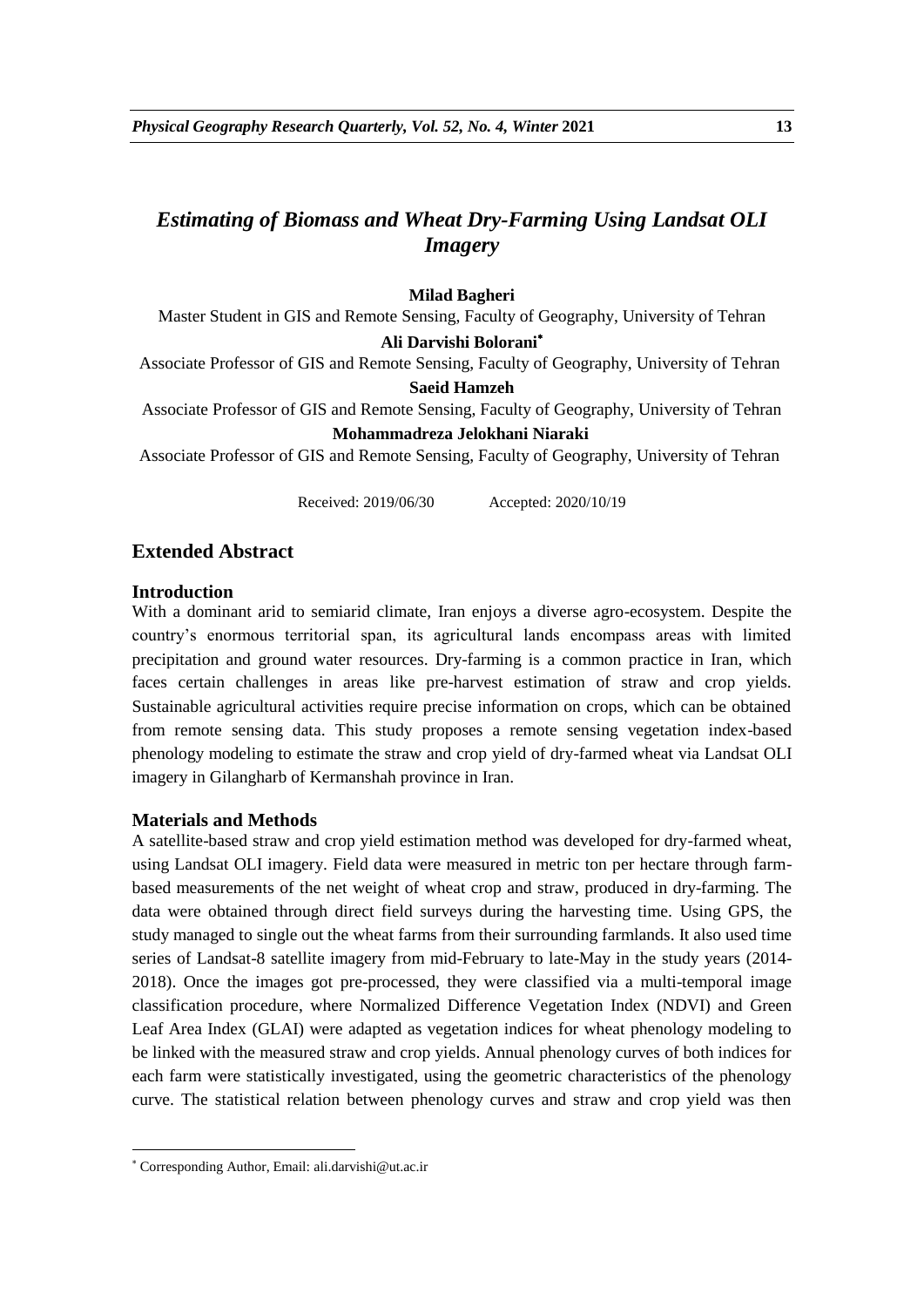calculated. In order to evaluate the results accuracy, field-measured data on straw and crop yield were compared with the obtained results.

### **Results and Discussion**

Kappa coefficient and overall accuracy were calculated using classification error matrix in order to evaluate the overall accuracy of image classification. Results accuracy was assessed, using the area of the curve of phenology diagrams for both vegetation indices of all wheat farms as well as the regression relations and coefficient of determination (R2) between indices and the measured wheat crop and straw. From the five phonological growth stages of wheat, namely germination/emergence, tillage, stem elongation, boot, heading/flowering, and grainfill/ripening, the penultimate stage (flowering) had the highest correlation with the wheat crop and straw. The study results revealed that green leaf area index (GLAI) had a higher coefficient of determination than NDVI. GLAI represents the main part of the photosynthesis in plants (leaf), the main factor for growth process of wheat. Hence, it had closer association with the plant's production process. Therefore, GLAI outperformed NDVI in wheat phenology modeling for crop and straw estimation, though both indices were employed in the modeling since the main goal of this study was to obtain a more precise multivariate regression correlation.

# **Conclusion**

Using a multivariate regression analysis along with both GLAI and NDVI, the straw and crop yield of dry-farmed wheat was estimated with a high coefficient of determination (about 0.8). This coefficient was slightly higher for straw  $(R2=0.865)$  than wheat crop. Results of phenology investigation showed the model's ability to estimate the wheat yield. Furthermore, it was revealed that out of the five phonological growth stages of wheat, the flowering stage  $(R2=0.65)$ had the highest correlation coefficient.

*Keywords: Multivariate regression, wheat crop and straw estimation, phonological stages, GLAI, NDVI, Landsat-OLI.*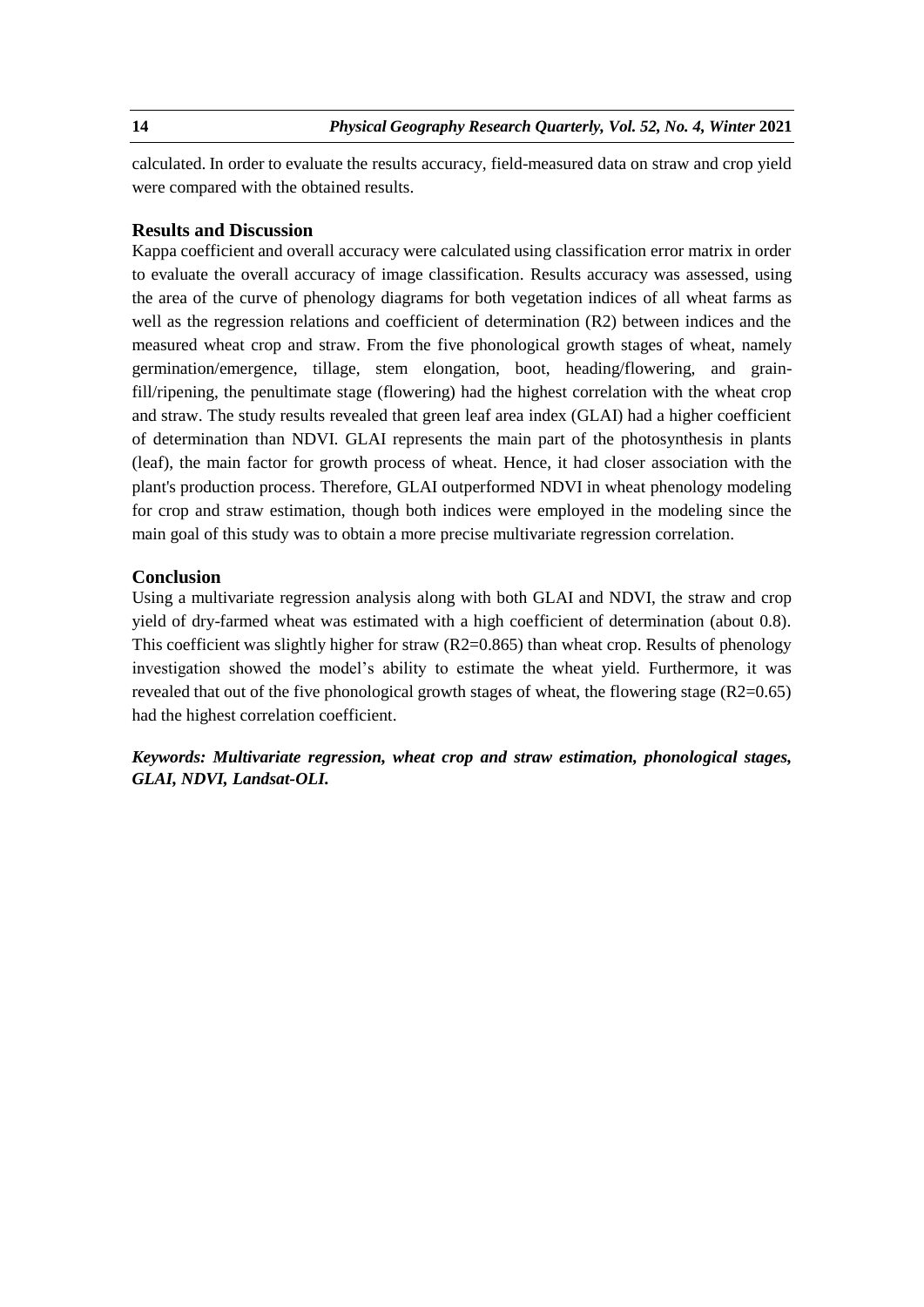# *Measurement and Sociological Assessment of the Varamin City's Resilience against Climate Change*

# **Abdollah Faraji**

Assistant Professor, Department of Geography, Faculty of human science, University of Zanjan

#### **Aliakbar Shamsipour**

Associate Professor, Department of Physical Geography, Faculty of Geography, University of Tehran

### **Sepideh Barzaman**

PhD Student in Climatology, Faculty of Human Science, University of Zanjan

Received: 2018/05/15 Accepted: 2020/01/11

# **Extended Abstract**

### **Introduction**

Over the last decades, increased urbanization and lack of accurate and comprehensive planning for develop and rapid population growth have caused cities to face many challenges. Urban sprawl, which began in developed countries around 1950, is currently experienced in almost all countries. Many studies on the impacts of urban sprawl indicate the emergence of harmful effects from this phenomenon, one of the most important examples of which that has an environmental nature is climate change. Most urban settlements are prone to future shocks and tensions due to climate change, lack of energy, and global population growth. Urban managers and planners' response to these shocks and the course of action that municipalities should take in order to adapt to upcoming accidents and dangers are now discussed in "resilient cities" topic. A good number of cities have not yet addressed climate risks due to lack of relevant city policies and action plans, outmoded regulations on urban planning, lack of capacity to respond to climate disasters, and no public awareness. The area of Urban Climate Resilience Practice represents the conjunction of WRI Ross Center for Sustainable Cities and World Resources Institute's Climate Resilience Practice. As for Iran, urbanization trends have accelerated during last decades by a high rate of rural-urban migration along with rapid socio-economic and political changes, leading to unbalanced urban growth in the country. Since resilience refers to a system's ability to return to its natural conditions following an accident, the purpose of the present study is to test and evaluate the level of resilience of Varamin City in the face of climate change from its citizens' viewpoint.

### **Materials and Methodology**

1

The present research used two types of data, the first being climate components, gathered from Varamin weather station (annual average rainfall, temperature, etc.), and the second, involving components relevant to urban sprawl, such as urban area, population density, and urban

Corresponding Author, Email: af1390@yahoo.com Tel: +989127434306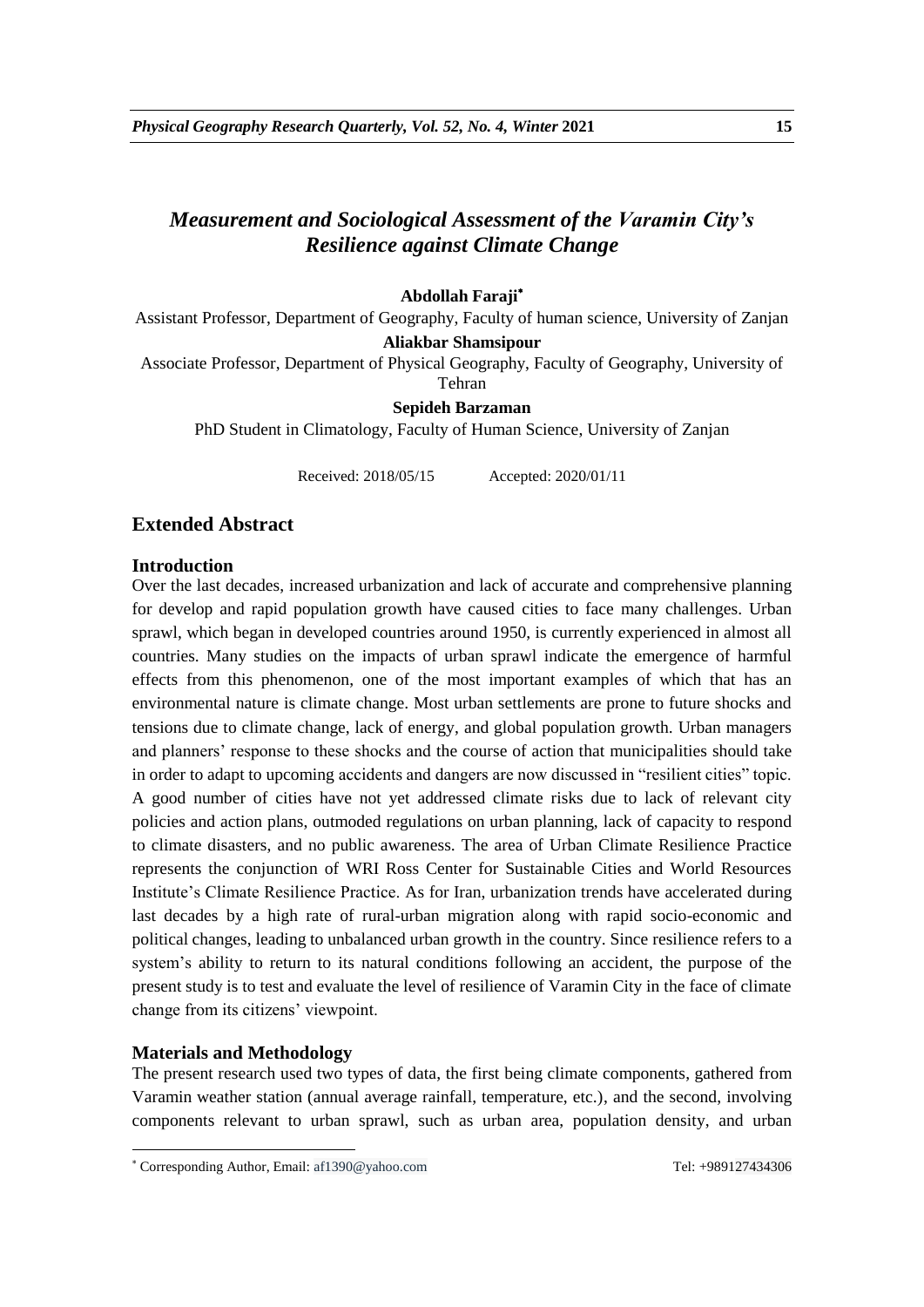population. These parameters were obtained from questionnaires, filled out by a total of 393 citizens of Varamin, making this study a descriptive analytical one. The 35-item researchermade questionnaire that served as the research tool for data collection was based on previous studies and contained appropriate items to test each of the components. In order to validate the research population, the questionnaire was investigated and reviewed by professors and experts in multiple steps and both its face and content validity got confirmed. For assessing the questionnaires' reliability, at first, 30 copies of the questionnaire were answered by Varamin citizens in a preliminary research. The obtained information were inserted into SPSS 21 and each response was assigned a score of 0-5. Following this analysis, the questionnaire reliability got estimated by means of Cronbach's alpha, giving a score of 0.89, designed based on the environmental, socio-economic, infrastructure, and institutional components. Also SPSS 21 helped analyzing and prioritizing both descriptive and inferential analytical statistics for each components' resilience, whose indices got calculated by the same software program as well. For so doing, it first used one sample T-test and then prioritized them via Friedman test.

### **Results and Discussion**

Today, the correlation between human societies and their natural environment is strongly affected by urbanization and urban development. Cities could be regarded as ecological units to be studied within the framework of a data-retrieval system. That means in order to meet various needs of citizens, the city inevitably needs to provide massive data in key inputs, the most important of which include energy, food, and water.

Results from measuring resilience of Varamin City with an emphasis on climatic aspects showed that from the citizens' viewpoint, the resilience was 2.15, falling below the desirable average level. This by itself indicates that the citizens consider Varamin vulnerable to climate hazards. Results from investigating resilience components of Varamin City showed that the environmental component and its indices were lower than the average level, too, and –according to the citizens—intensified drought and changes in temperature had the most negative effects on the environmental condition of resilience in Varamin City. Moreover, according to the citizens, Varamin City is vulnerable to increased temperature and drought, both of which ought to be taken care of, if urban resilience is to be boosted. Meanwhile, the citizens believed that socioeconomic and infrastructure components had higher resilience levels, compared to the environmental and institutional ones. The socioeconomic component and most of its indices were above the average level. So, according to the citizens, helping the citizens in case of critical situations and kinship are really significant for socioeconomic resilience of Varamin City when faced with climate changes. Results from investigation of infrastructural component showed that this component and most of its indices were below the average level. Therefore, it can be stated that this city is not in a good condition in terms of its infrastructure and is vulnerable in this regard. Furthermore, according to the citizens, the index of "access to health centers" was the most significant infrastructural index. Investigating the resilience level of the institutional component showed that all indices of the institutional component fell short of the average. Furthermore, Friedman Test scores indicated that from the citizens' viewpoint, the municipal services in creating green space along with their satisfaction from the performance of the organizations, in charge of informing the people for facing hazards, had the highest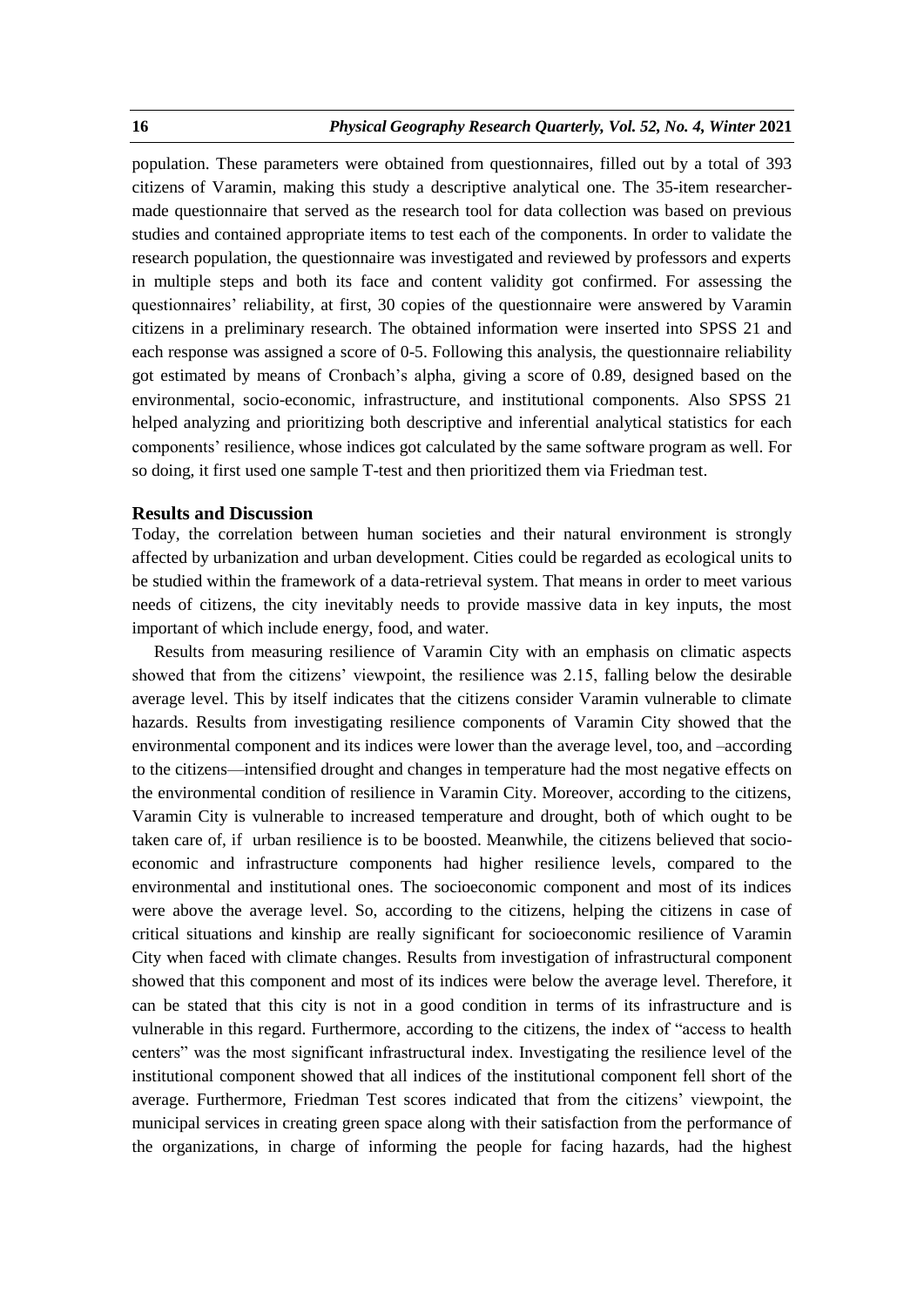significance in the institutional resilience of Varamin City. Although apart from the socioeconomic components, other components in the present study were lower than the average level since the environmental and institutional components were the least resilient components, strengthening them should be top in priorities of urban development plans of Varamin City.

# **Conclusion**

Since climate change and its effects are increasing more than before in human societies, especially in urban communities, it is very effective and essential to investigate the indices and components of resilience, evaluate them when urban communities face future climate crises, and take preventive measures. Furthermore, the increase of general knowledge regarding climate change motivates people to investigate the effects of this issue even more. Therefore, the serious cooperation of the government, local entities, educational organizations, municipalities, and the media in increasing the citizens' awareness will make the citizens respond significantly to reduce and adapt to the consequences of climate change through their participation.

*Keywords: resilience, climate changes, sustainable development, compatibility, Varamin.*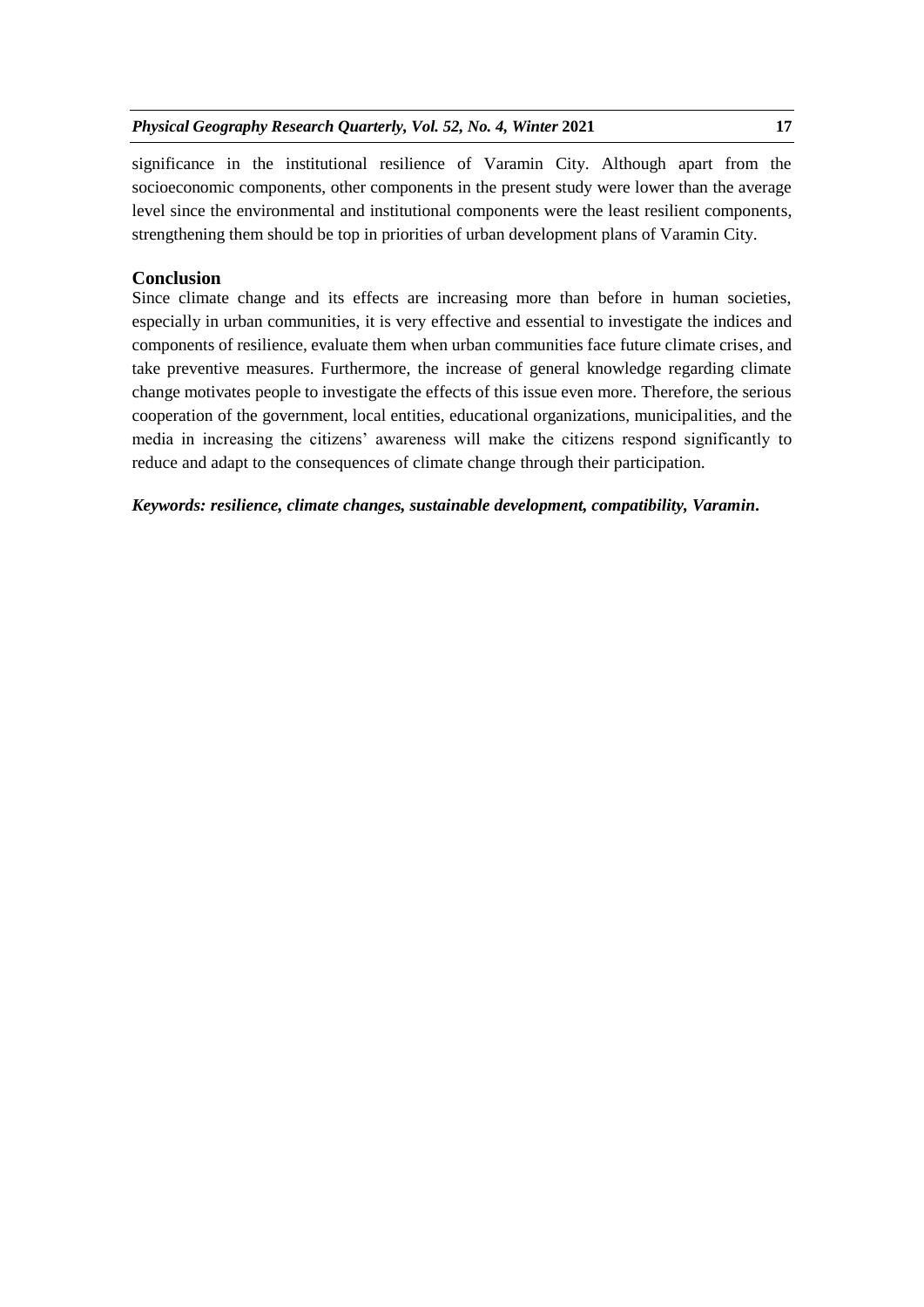# *Locating Road Meteorological Stations Using Analytical Hierarchy Process Method (Case Study: Alborz Mountain Roads)*

### **Abbas Ranjbar Saadatabadi**

Associate Professor, Institute of Meteorology and Atmospheric Sciences, Tehran, Iran

**Ebrahim Fattahi**

Associate Professor, Institute of Meteorology and Atmospheric Sciences, Tehran, Iran

**Parvaneh Asgarzade**

Graduate of Remote Sensing and GIS, University of Tehran, Tehran, Iran

**Mahnaz Karimkhani**

PhD Student in Meteorology, Islamic Azad University, Science and Research Branch, Tehran,

Iran

Received: 2020/04/13 Accepted: 2020/10/19

# **Extended Abstract**

### **Introduction**

Roads are part of civilizations' development. Not only do they support economic activities, but they are the foundation of new life. However, it is quite unfortunate to note that in the last decade due to low driving culture, non-standard vehicles and roads, environmental factors, and increasing traffic volume, number of road accidents have increased dramatically. Four factors of human, vehicle, road, and environment are always responsible for occurrence of accidents. Among these environmental and climatic factors that happen due to particular geographical conditions of Iran and its mountainous nature, along with other factors play a significant role in accidents. Major road meteorological tasks for both land and rail transportation are one of the most important issues at a national level. These involve continuously preparing statistical data and information; changing and evolving meteorological elements in the area of roads covered by the relevant station; issuing specific meteorological forecasts along the route in relation to wind intensity and speed, thunderstorms, and occurrence of destructive phenomena; and publication of notices and warnings in the event of dangerous weather phenomena on the way, intense winds on various stairs, and phenomena that are effective in reducing the vision. The aim of this study is to locate the meteorological stations of the Alborz Mountains axes (Chalus and Haraz) using the Location-Allocation method.

### **Materials and Methods**

1

The study was conducted in the mountainous roads of Alborz (Chalus Axis and Haraz axis). The criteria used to locate road meteorological stations pertained to the climate (rainfall above 30 mm, avalanche, snow cover, fog, and minimum and maximum temperature of -10 and 30 degrees Celsius), geomorphological aspects (rock fall, landslides, and active faults), traffic

Corresponding Author, Email: mahnaz\_karimkhany@yahoo.com Tel: +989123018896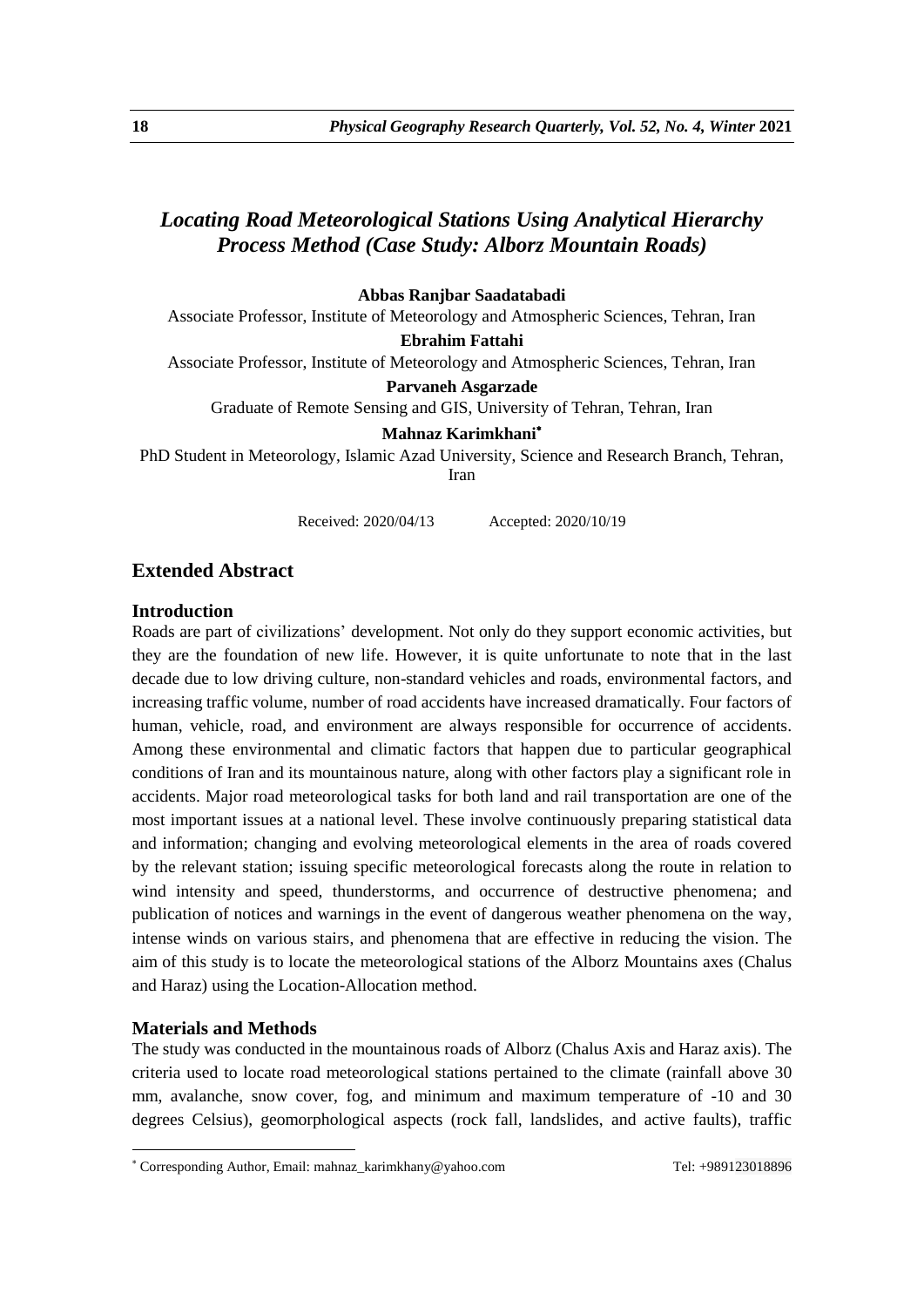(accidental points and environmental criteria), and economic security (traffic). Then, using the Analytical Hierarchy Process (AHP) method, based on the determination of variable comparison matrix and weighting each criterion, the final prioritization map got prepared in accordance with the final weight. Afterwards, based on the Location-Allocation Analysis, the proposed meteorological stations on the mountainous axes of Alborz were determined.

### **Results and Discussion**

Three meteorological stations of Karaj (from Karaj to km 43), Siah Bisheh (km 43 to 110), and Nowshahr (110 km onwards) reflect the climatic conditions of each section. The number of days recorded for fog occurrence at Siah Bisheh Station was approximately 844 days in a decadelong duration, while Nowshahr and Karaj Stations had 70 and 50 foggy days, respectively. Therefore, about 43 to 110 km of the road had the highest probability of foggy days, according to the statistics of Siah Bisheh Station.

As for the case of frost, 60 to 100 km of the road, from the city of Karaj (middle part of the axis) was riskier than the rest. From the beginning of the axis to 60 km, approximately the area between Vali-Abad and Marzanabad, the risk of frost was moderate. In other parts of the axis, the intensity of frost was either low or very low.

Chalus Axis in Mazandaran Province, from approximately the area of Vali-Abad village to Chalus City itself, included high and very high risks of rainfall above 30 mm, whereas in Alborz Province it experienced low rainfall risk conditions.

Due to the minimum temperature threshold of the middle part of Chalus Axis, involving two provinces of Alborz and Mazandaran, it was in moderate danger. This part of the axis included Nesa, Gachsar, Siah Bisheh, and Harijan. Other parts of the axis belonged to the low risk class. Yet, due to the maximum temperature threshold in Chalus Axis, the hazardous conditions of the axis were low in Alborz Province and very low in Mazandaran Province.

Examining the average snow cover by the desired months in this study, it can be seen that the middle parts of the Chalus Axis experienced the highest frequency of snowfall. Come the warmer months of the year and a gradual trend of snowmelt could be observed.

In terms of avalanche risk, the area of Asara village had a moderate risk, while the central sections, from Garmab village to Zangoleh Bridge, fell under high and very high classes. From the Siah Bisheh Area until the end of Chalus Axis, the avalanche fell to the low-lying class.

The 74 km, 78 km, 82 km, 84-85 km, and 88-89 km points from the beginning of the axis had been reported to be affected by landslide phenomenon. In terms of point density, at 78 km to Chalus in Mazandaran Province had the highest amount.

The maximum number of accidents took place either at 17-20 km or 41 km from the start of the axis in sunny weather; at 62 km in cloudy weather; at 40 km or 70 km during the rainfall; at 40 km, 60 km; at 62 km in snowy weather; and at 60 km, 62 km, and 65 km during the foggy weather.

The importance of each criterion and sub-criterion got determined in accordance with library studies, installation guidelines for road meteorological stations, and expert opinions. The uncertainty coefficient was also 0.6, less than the defined 0.1. Based on this result, the weighting process was approved. According to global standards as well as conducted studies, the distance between meteorological stations on the road varied between 30 and 50 square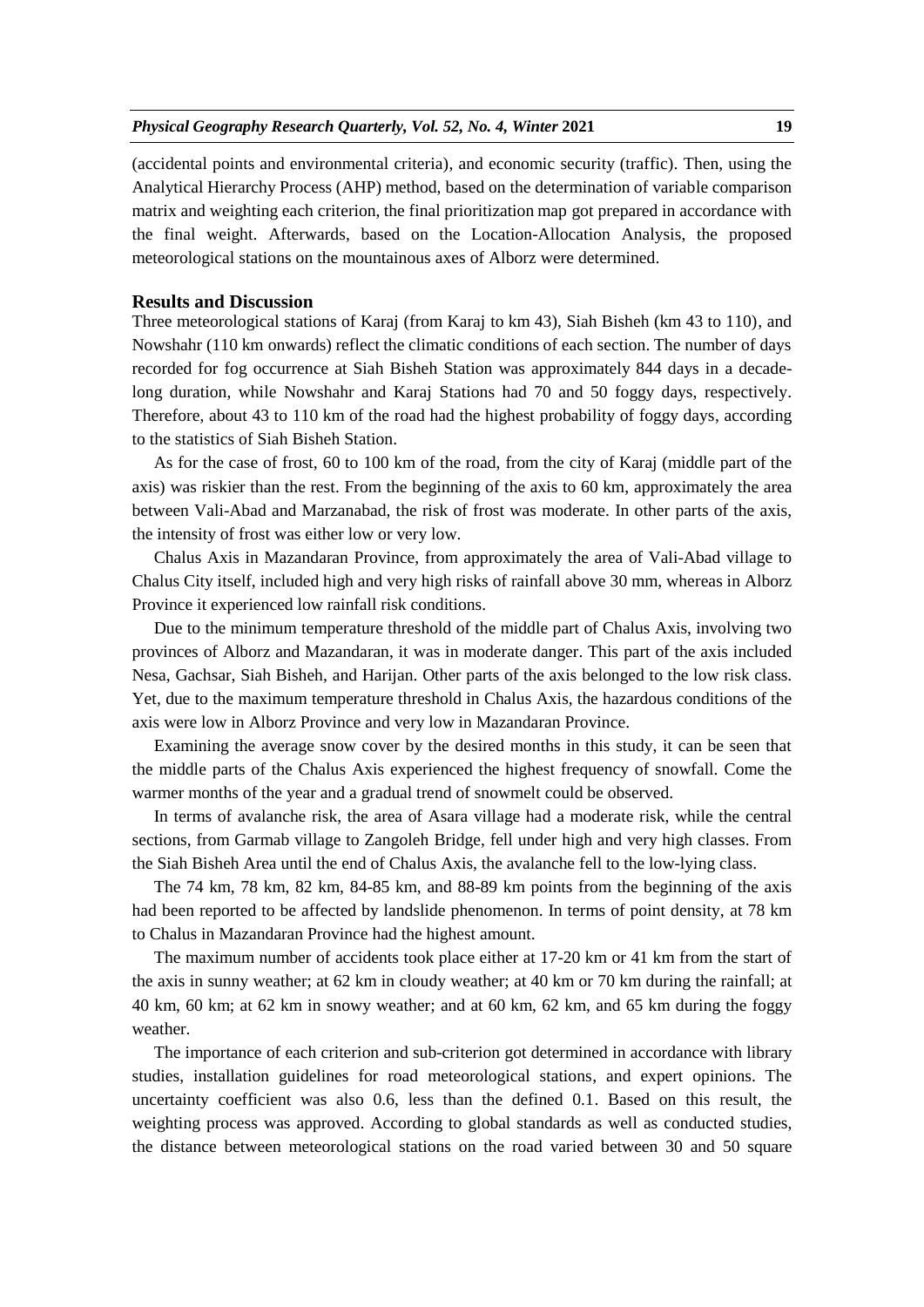kilometers. In general, each meteorological station could cover an area of about 30 km.

Then, using AHP Method, the final weight of climatic, geomorphological, traffic, and economic-security criteria and sub-criteria in Haraz and Chalus Axis were determined. After prioritizing the new stations in terms of need in the previous step, through Location-Allocation Analysis as well as examination of optimal distances of the axis from the highway, fuel stations, surveillance cameras, and villages around the axis, the final stations were introduced in a priority-oriented fashion.

# **Results**

Due to the importance of optimal development of road meteorological network, which reduces road casualties, damages the surrounding environment, and brings about economic savings, the optimal location on Chalus and Haraz Axis was examined. Results showed that the required stations on Chalus Road are in the area of Kiasar, Marzan Abad, Khargoosh Darreh, and Vali Abad and inside Haraz Road in Polur, Abali, Rahdari, and Rineh.

*Keywords: Analytical Hierarchy process, Alborz mountain roads, climate risk, Traffic Criterion, geomorphological Criterion.*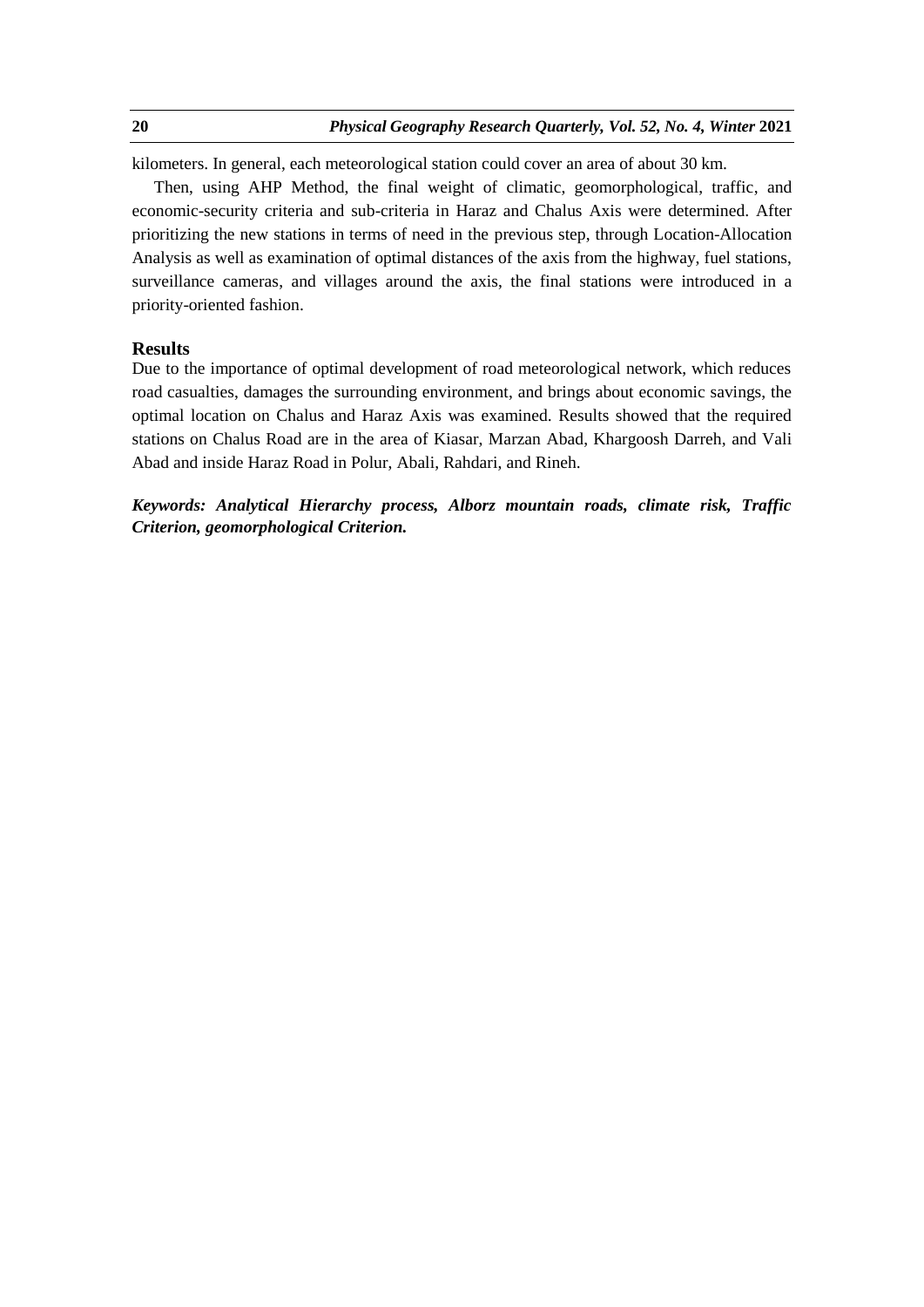# *Monitoring Heavy Metals from Dust Storms in Wheat Agronomic Ecosystem Soils in Southern Fars Province*

# **Boromand Salahi**

Professor, Department of Physical Geography, University of Mohaghegh Ardabili, Ardabil,

Iran

#### **Mahomud Behrouzi**

Ph.D in Climatology, University of Malayer

Received: 2020/02/15 Accepted: 2021/02/01

# **Extended Abstract**

### **Introduction**

Heavy metals in dust particles play an important role in contamination of agricultural soils, being one of the most dangerous pollutants in the environment due to their bioaccumulation power. In other words, they are able to accumulate inside the bodies of living organisms and increase their concentration with greater exposure to pollutants. Heavy metals are generally referred to as a group of elements with a specific gravity, greater than 6  $g/cm<sup>3</sup>$ , more than 50  $g$ of atomic weight. The most important heavy metals, important for environmental protection, include cadmium, arsenic, cobalt, vanadium, zinc, mercury, iron, manganese, nickel, lead, chromium, and copper which owing to their non-biodegradability in the nature as well as long life span, are considered important pollutants in the environment. Moreover, pollution of agricultural lands with metals through chemical activities like sewage sludge, chemical fertilizers, and industrial wastewater along with the deposition of dry and wet dust particles from dust storm phenomenon can be seen as one of the most important sources of pollutants for wheat agronomic ecosystems to heavy metals. Pollution with heavy metals from dust storms is considered a serious problem due to toxicity, degradability, and cumulatively. Following the deposition of dust particles, contaminated with heavy metals on crop fields, the contaminants are combined with the soil solution. As the plants absorb the heavy metals in this way, they pave the road for them to get transferred to the food chain. As a result, deposition of dust particles with heavy metals in the soil of wheat agro ecosystems can endanger human health and the present research aims at identifying the heavy metals content in wheat fields, which is the first step to reduce this health risk.

### **Materials and Methods**

1

This study obtained the data concerning the dust storms in a 16-year period (2000-2015), belonging to Larestan, Jahrom, Darab, and Fasa Stations, from the Meteorological Organization. It then analyzed the frequency of dust storms on both a seasonal and an annual scale. Next, the dust particle entry pathway to the study area on May 12, 2018 was performed, using HYSPLIT

Corresponding Author, Email: salahi@uma.ac.ir Tel: +989144515922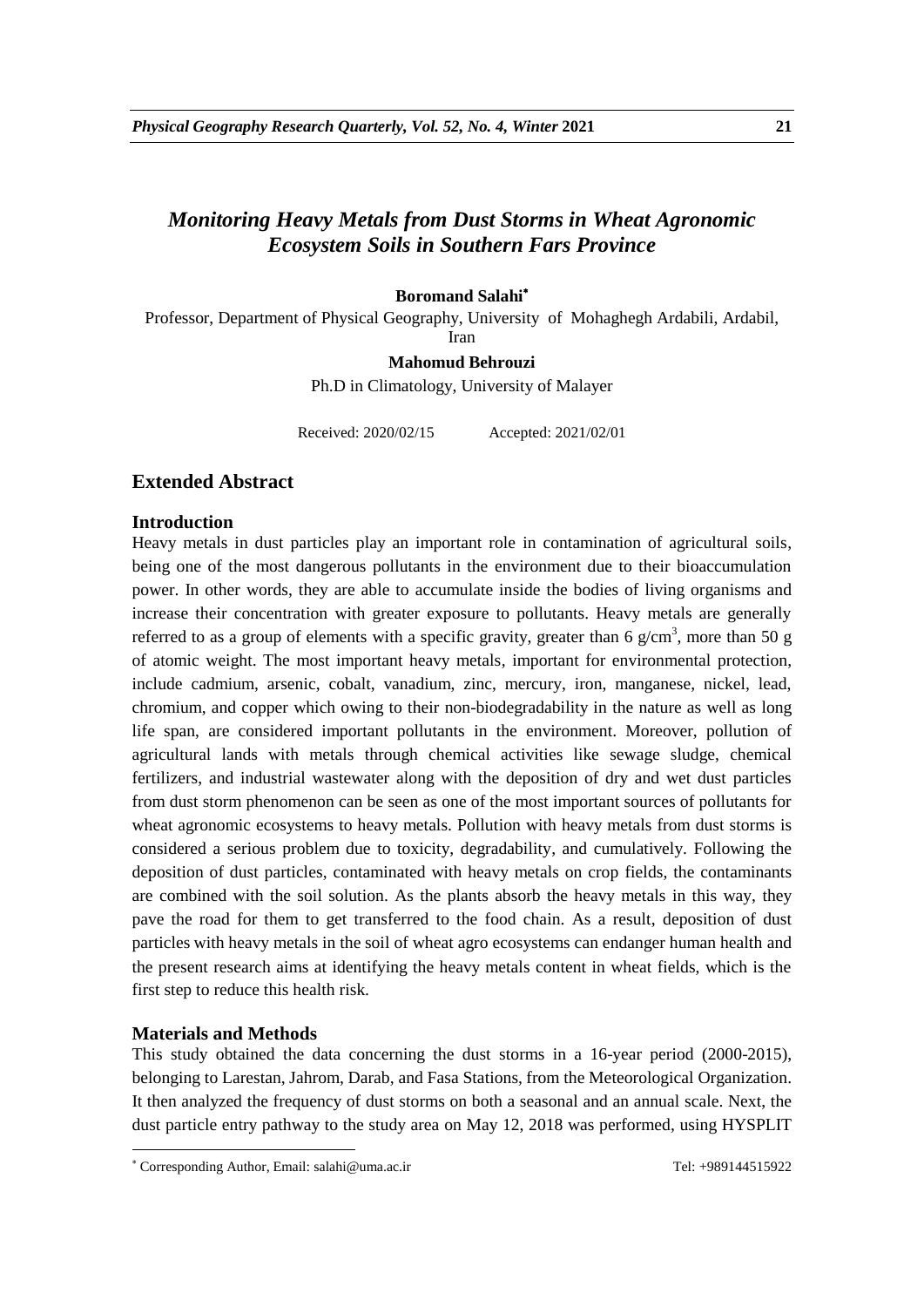model. This was followed by obtaining soil samples from wheat farms in Larestan, Fasa, Darab, and Jahrom. Four wheat ecosystems got identified in each study area and soil sampling was performed from a depth of 1 cm at an area of 400 cm<sup>2</sup> in each ecosystem. The soil sampling was divided into two stages: before and after the dust storm. Pre-dust storm sampling took place in December and March, and post-dust storm one happened in May and June. Soil samples were transferred to the laboratory, where their concentration of lead, cadmium, and nickel was measured via flame atomic absorption spectrometry. Finally, the amounts of heavy metals in the soil samples were evaluated by the  $I_{\text{geo}}$  index.

## **Results and Discussion**

The maximum frequency of dust storms in the southern part of Fars Province is due in warm months, especially in the spring, with an average of 18 dust storms per season. The minimum occurrence rate of this environmental phenomenon belongs to the cold months, especially in the autumn, which occurs less than once a season. In addition, among the stations in the study area, Fasa Station usually faces the maximum annual dust storms with 42 occurrences, with Jahrom, Darab, and Lar Stations in the next ranks with 39, 25, and 19 storms per year, respectively. The path of dust particles entering the study area on May 12, 2018 was tracked, using HYSPLIT Model in a backward method. The results showed that deployment of thermal low-pressure in the Persian Gulf had destabilized the atmosphere and Shamal winds moved through the deserts of Iraq and Saudi Arabia to the Persian Gulf, both contributing to the transportation of a massive amount of dust particles into the southern provinces of Iran. Moreover, the results showed that concentrations of lead and cadmium in the soil of wheat agronomic ecosystems of Fars Province increased under the influence of dust storms, whereas the concentration of nickel remained unchanged. The highest concentrations of heavy metals were in Darab and Lar ecosystems and the lowest in Jahrom and Fasa. The mean comparison test showed a significant difference between the concentrations of heavy metals in agricultural ecosystems in southern Fars province before and after the dust storm at 0.05 and 0.01 levels. Also, dust storms increased the heavy metals in the soil of wheat ecosystem. Furthermore, the land pollution standard showed that in the agricultural wheat ecosystems of Darab, the concentration of all metals was higher than the global limit, being in the moderate to severe pollution category.

This study investigated the effect of desert dust on heavy metal concentration in soil ecosystems, measuring their concentrations before and after the occurrence of dust and comparing their differences with statistical tests. It showed that the concentration of lead and cadmium in the soil of wheat agronomic ecosystems increased under the influence of dust storms, while that of nickel remained unchanged.

### **Conclusion**

In addition to combustion sources, industries and factories, traffic, and the use of fertilizers and municipal wastewater, desert dust particles contribute to air pollution, too. Higher concentrations of heavy metals in agricultural soil can affect health and damage environmental ecosystems and organisms, especially humans, the chief consumers of these agricultural soil products. Deposition of dust particles, caused by dust storms in cultivated wheat soils, results in increased concentrations of heavy metals in the soil and its uptake by plant roots and movement to the crops put human health in jeopardy. Because wheat is one of the most consumed morsels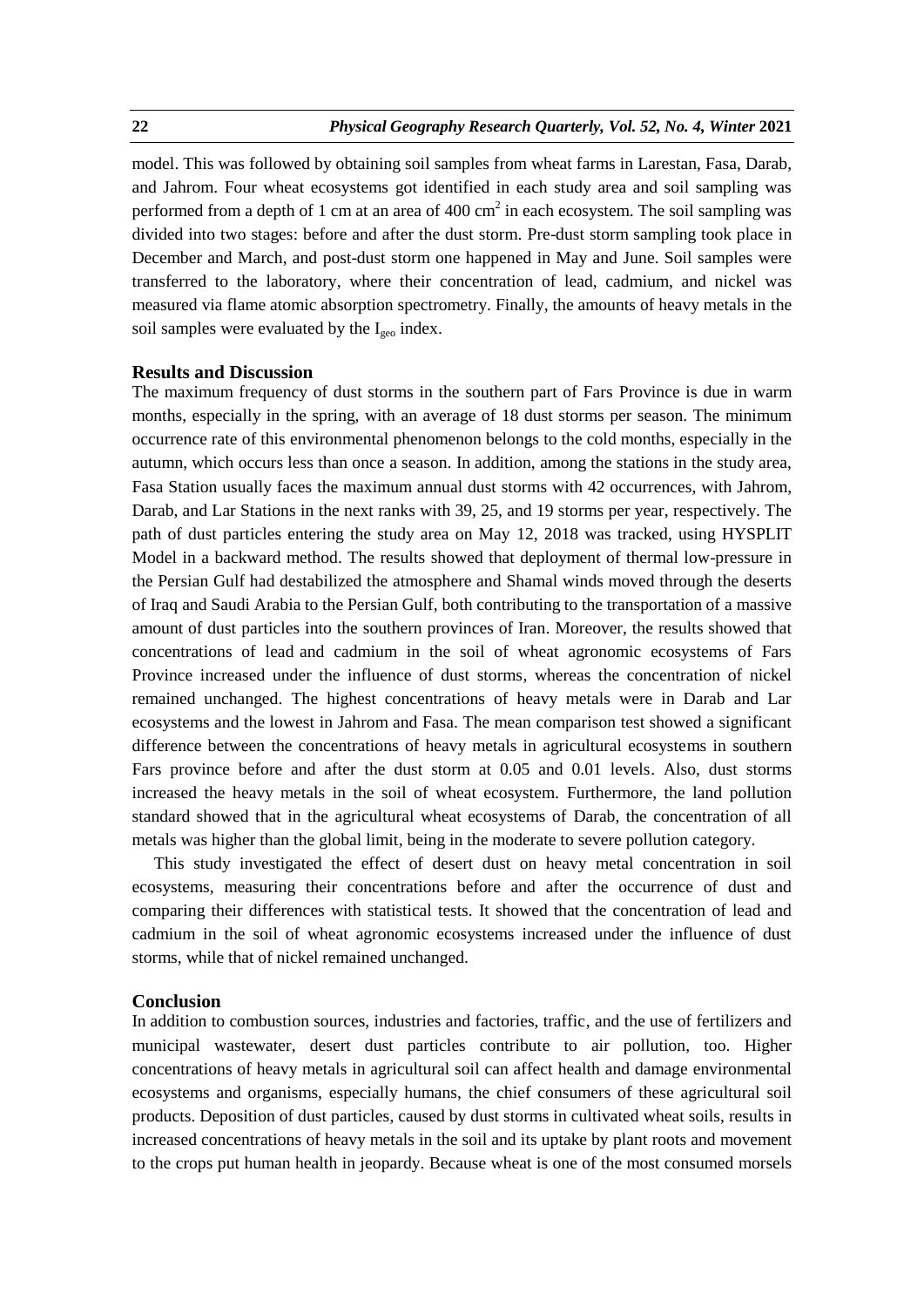in human diet and given that movement of toxic substances as well as heavy metals through soil, roots, and plants causes them to accumulate in wheat, in order to achieve world-class quality and health products, some solutions must be offered to reduce heavy metal concentrations in consumer products. Thus, this study's results could and should be made available to not only planners but also agricultural and health experts.

# *Keywords: Atomic absorption, Fars Province, HYSPLIT models, Igeo index, Lead.*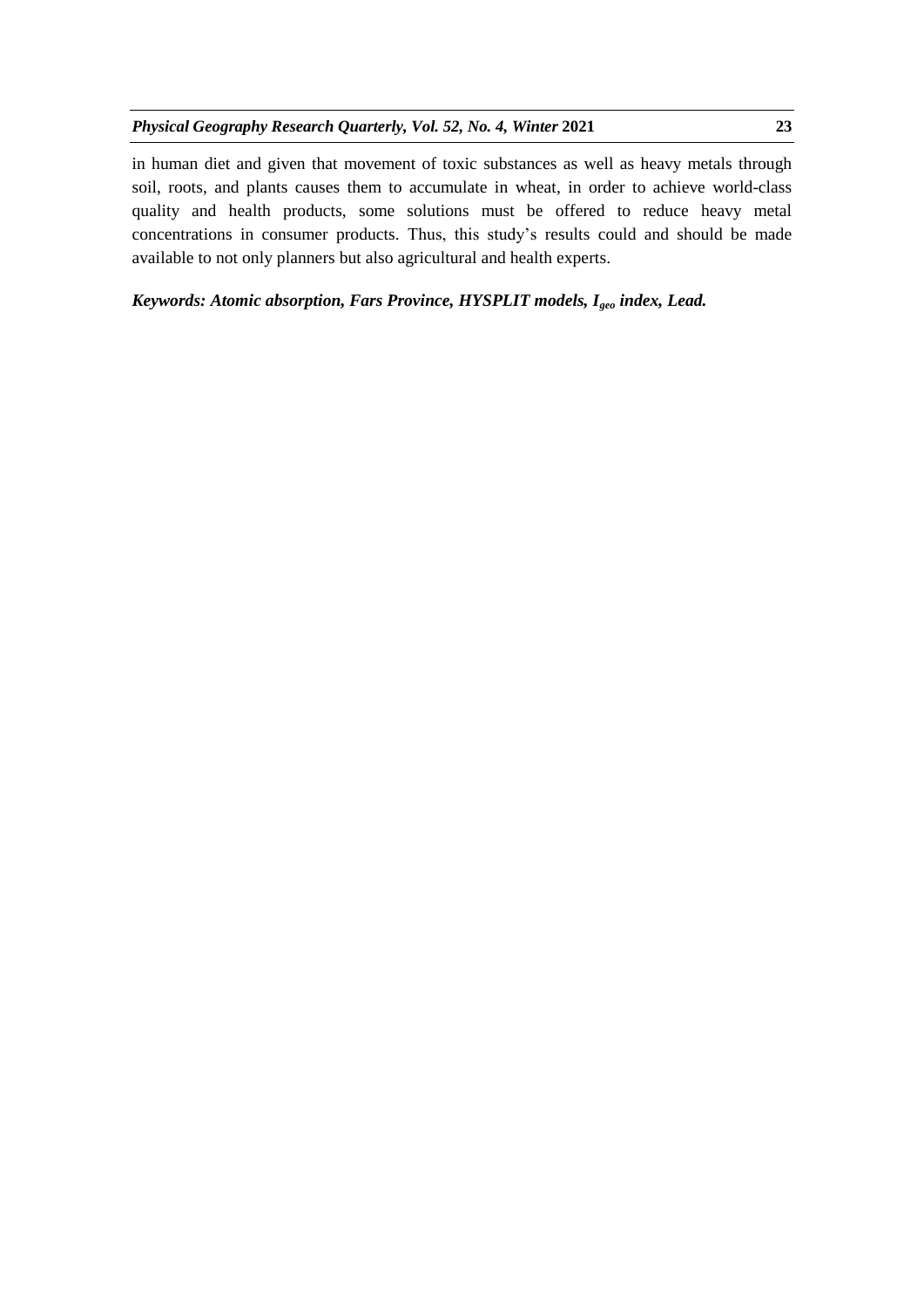# *Exploring the Concept of Scale and its Explanation in Geomorphology*

## **Somayeh Sadat Shahzeidi**

Assistant Professor, Geomorphology, Department of Geography, University of Guilan, Rasht, Iran

Received: 2020/04/27 Accepted: 2020/10/19

# **Extended Abstract**

### **Introduction**

There are several fundamental issues in geomorphology, one example of which is scale. There is a special correlation between landscapes, on the one hand, and their forms' components, on the other. This indicates a kind of scale continuity. Such rules and scale relations prevail not only at perspective level but also at the level of land forms, and thanks to the complexities of this concept in geomorphic studies, they have received less attention. However, accuracy of many geomorphic concepts is related to such concepts. Usually in scale geographic literature, a simple ratio is defined that is often used to represent the extent to which a phenomenon is reduced to its actual ratio in the maps, yet truth be told scale in geomorphology involves a broader concept: any subject that expresses a ratio lies within the conceptual realm of scale, though few geomorphologists have pointed this important issue out. Scale plays a vital role in geomorphology, both in the realm of performance and in the field of epistemology. For example, in the field of soil geology, particles' chemical processes alter as the dimension reduces to two microns. Also, the properties of their elements generally change. Hence, in the geography of clays, which can only express the size of each substance (not their sex), chemical performance is extra important, since many vital and mineral reactions in the soil depend only on the size of the elements, not the elements themselves. Therefore, in statistical analysis, relation measurement, i.e., correlation techniques, is a concept of scale, because when you write a linear formula or other form of correlation, the ratio between the two variables is actually defined. Therefore, scale is one of the fundamental issues that, from a theoretical point of view, leads to the formation of other concepts, such as universality, fractal, river networks, geo-allometry, specific scale, etc.

### **Materials and Methods**

1

In order to achieve an advanced concept of scale in geomorphology, following a relatively extensive search for books and articles in this field, several geomorphological pioneers, who used this concept in the field of scale in their works with a special theoretical innovation got selected. They included:

- John Charles Doornkamp, geographer from the University of Nottingham, England
- John Tilton Hack, American geologist and geomorphologist
- Evans, geomermologist from Durham University in UK and a graduate of York

Corresponding Author, Email: s.shahzeidi@guilan.ac.ir Tel: +989131291434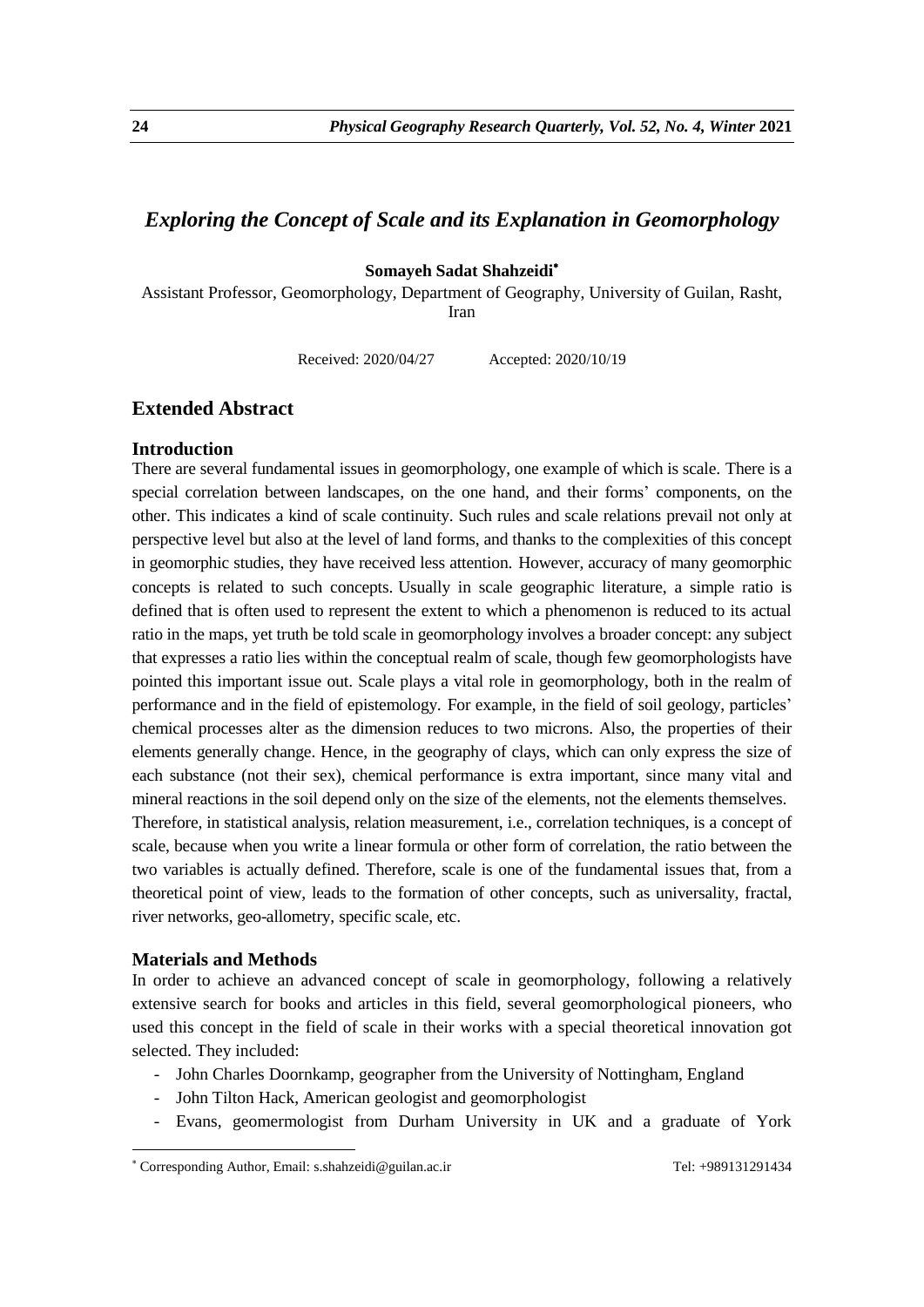University, Canada

- Donald Lawson Turcotte, geologist from Cornell University, USA
- Benot Mendelobert, French-American mathematician from Yale University
- Dave Rosgon, hydrologist and geomorphologist from the Universities of Nevada, Montana and Colorado
- Leila Goli Mokhtari, geomorphologist from Sabzevar University, Iran

Afterwards, by selecting the books and writings of these researchers in this field, we began to study, separate, and classify their opinions, removing their repetitive content, at times shared by all of them in the process. In the final stage, we began to extract newly-found writings, specific to each of them, summarizing and analyzing their content as an opinion.

### **Results and Discussion**

In the first step of this research, the most important result, achieved in terms of time, was the way of developments and the volume of work that has been done in this field. Review of the researchers' scientific papers showed that studies on the subject of scale of the trend have increased in the last 30 years with theoretical innovations in applying this concept becoming increasingly complex.

The second step, wherein thematic classification of the seven researchers' opinions was of high account, dealt with semantic difference of the subject of scale. Although all these writings could be regarded as concerning the scale, the novelty of the works by these seven researchers was that they presented completely different and original interpretations and concepts, e.g. the specific scale of Evans' innovation, invariance scale of Turcotte, or geoallometry of Golemokhtari's theoretical innovations. With these initial achievements, the views of these seven researchers were then described and analyzed.

## **Conclusion**

Scale in general is called the actual size of a phenomenon in geography, usually shown as a deduction or line. Fraction in numerical scales can be expressed with a fixed face and multiple denominators, e.g. in maps (1:50000 or 1:250000) and so on. Another pattern of scale display is expressed by showing a fraction with a different face and a fixed denominator, is called gradient, such as two in a thousand or five in a thousand, etc. Finally, ratio in geometry is expressed as an angle and is called a tangent.

During the last three decades, geomorphologists and related sciences have been able to apply some of the most complex concepts of scale in their works, with specific titles. These concepts include Universality Scaling, which is due to hacking, or the concept of "specific" that can be found in Evans' work. Turcotte defines the concept of invariance scale (meta-scale), whereas Mendelobert's work on fractional scale and Rosgon's on the thematic scale along with Goli Mokhtari, can be considered the creators and determinants of scale in geoallometry.

Finally, it can be said that each researcher has presented different concepts in the discussion of scale but the common ground among these researchers is their deeper understanding of the importance of earth and the phenomena of geomorphology. It must be confessed that the depth of their understanding of geomorphology has played a leading role in their theoretical innovation.

### *Keywords: Scale, Invariance scale, specific scale, Geoallometry.*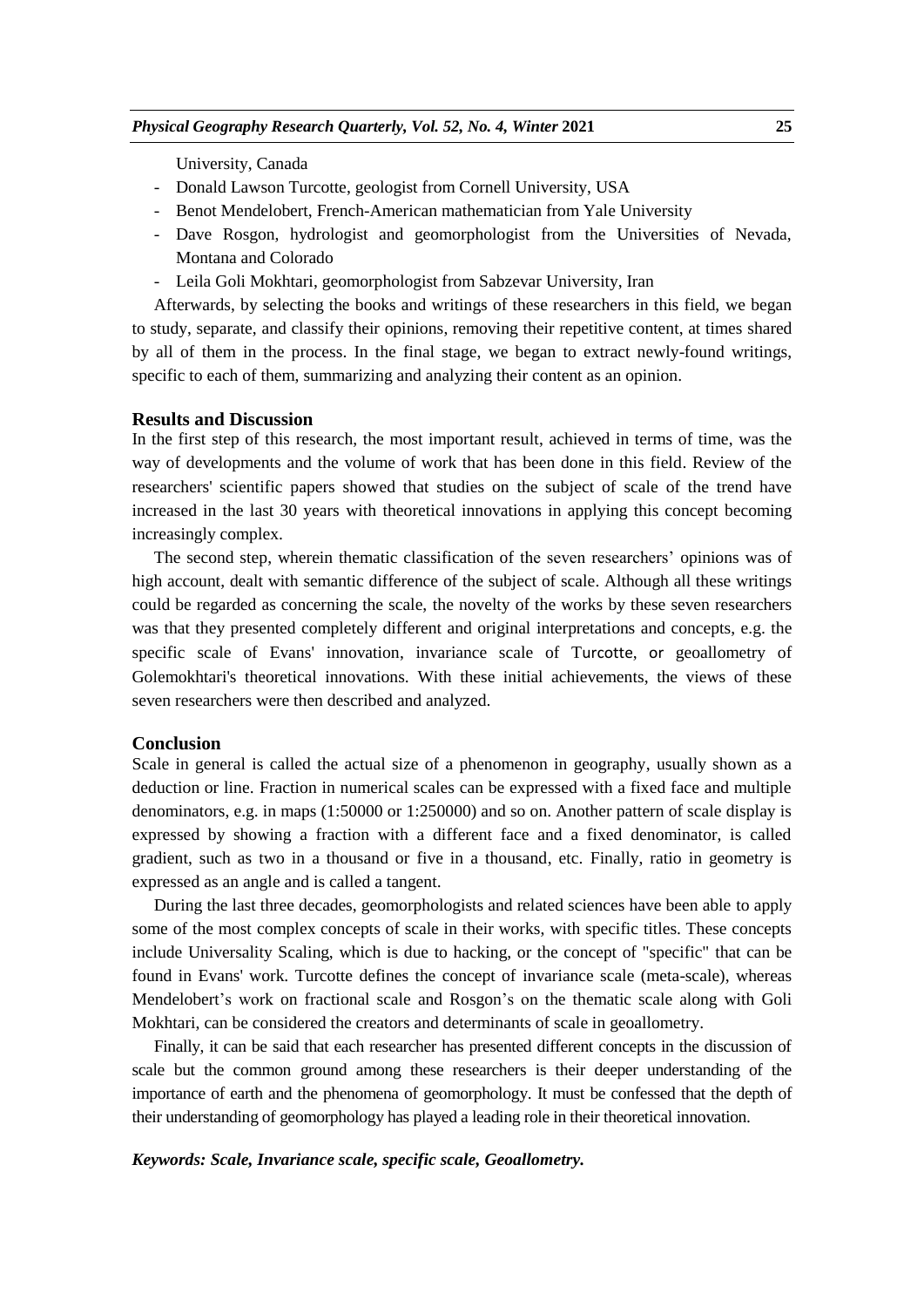# *Vector Techniques Application in Line with Dust Modeling and Homogeneous Classification of Areas in Iran*

# **Kaveh Mohammadpour**

Ph.D. in Climatology, Department of Climatology, Faculty of geographical Sciences, Kharazmi University,Tehran, Iran

Received: 2020/11/08 Accepted: 2021/01/19

# **Extended Abstract**

### **Introduction**

Mineral dust is an aerosol, mostly affecting radiation budget, temperature change, cloud formation, convection, and precipitation, both directly and indirectly. During the two recent decades, new sensors and models have become available, allowing new research activities on dust. Important studies considered Atmospheric Optical Depth (AOD) as the key parameter for remote sensing and modeling of dust. The available model with the help of satellite and groundstation datasets have been used to detect and characterize mineral dust phenomenon in affected regions and dust sources. Nonetheless, regional classification over entire Iran, using remote sensing parameters, is still lacking.

### **Materials and Methods**

The present study aims at modelling and detecting homogeneous areas of high dust concentration in Iran, using dust AOD at 550 nm from the MODIS satellite Aqua and Terra sensors (2003-2012) with a spatial resolution of  $0.125^{\circ} \times 0.125^{\circ}$  or about 14 km<sup>2</sup>.

Among vector techniques, *S-mode* application, as a Principal Component Analysis (PCA) or an example of Empirical Orthogonal Functions (EOFs), is the most applicable and controversial method of classification for doing so. The *S-mode* analysis was applied on a matrix, made of satellite observations at regularly spaced grid points of daily AOD values for ten years (2003- 2012). The *S-mode* analysis was applied to identify the geographycal distribution of high dust concentrations. PCA of the *n x m* matrix was utilized and the scree test and North's rule were used to cut-off the statistically relevant components to be kept. Finally, in order to determine the best theoretical representation of the data, physical relations got embedded within the input matrix. Also to localize the territory to simpler structures, specific modes of the residual components got rotated by varimax. Varimax rotation means that each component had a few large loadings and many small loadings. This helps in the process of interpretation in case the results are prone to high values of the explained variance. The rotated patterns, however, illustrate simpler, more interpretable, and rational structures of mineral dust as principal modes. Identification of sub-regions and extreme dust loading was performed, using dust AOD values, assuming arbitrary thresholds of 87% and 95%, respectively. Therefore, the first threshold was

1

<sup>\*</sup> Corresponding Author, Email: Std\_K.m@khu.ac.ir Tel: +989144171277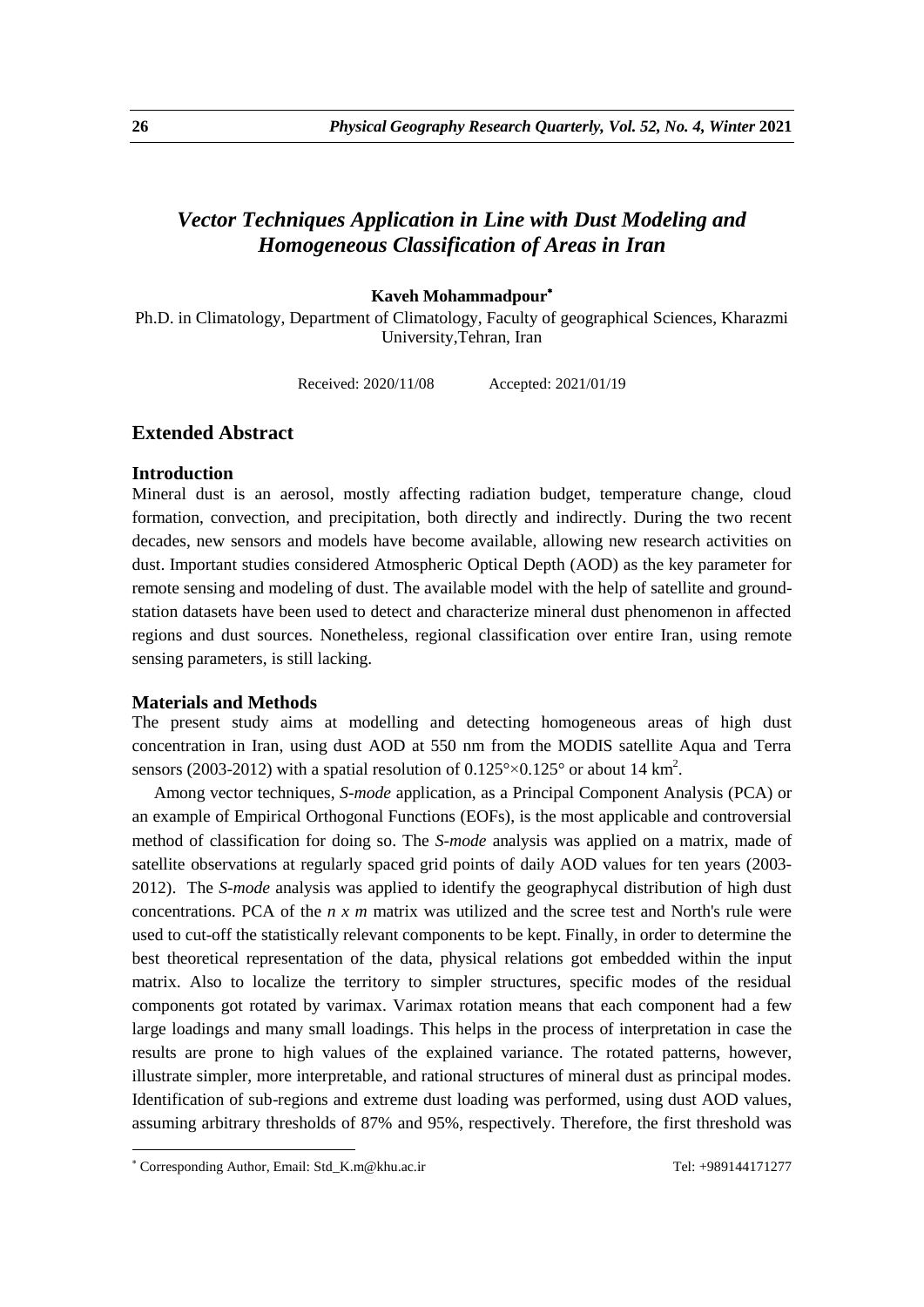used to determine sub-regions. Consequently, the regions would have zero overlapping. The second threshold helped extracting the days with extreme AODs of each region. Herein, the Kolmogorov-Smirnov (K-S) test was used to infer whether the regional mean time series PCs of each different sub-region were statistically different or not.

### **Results and Discussion**

The spatial map-patterns of dust, amounting to 91% of AOD variability, had been divided into six subregions on Iran that were the major centers, affected by the dust. All of the sub-regions coincided with regional map-patterns, depending on the distance and proximity to dust sources around the territory. Therefore, overlapping of identified dust areas related to dust extremities in each of Iran's regions showed that the dominant dust patterns of Iran were under the infuence of expansion and growth of dust extremities. The geographical location of source areas and the special dynamic conditions over mid-eastern atmosphere of Iran have been influenced by severe storms originating from the Karakum Desert. The northeast region is affected by the dust plume, from the Karakum Desert to Tabas Desert in the southeast of Kavir Desert. These results showed that ground-based station studies, albeit long-term, had not been able to detect the northeast region as a distinctive region under infuence by southward dust plume. The same was true for the Central plateau, East and Southeast regions. In return, more focus was directed at the role of 120-day winds as a main cause of dust transport. Considering the mentioned reasons, previous studies had not divided the borderline regions across Iran. Meanwhile, weakness and intensity of dust-affected areas showed that the multiplicity and adjacency of dust flow to southeastern and eastern parts of the country were different, playing a decisive role in the formation of east and southeast subregions. The shortcoming were observed for west-northwest and southwest regions, too. In a case study (on horizontal visibility), not only were the researchers capable of distinguishing the dusty subregions because of limited observations in the interested area, but also could not analyze the identified subregions, based on corresponding seasolality and extremities, identified by 95% and 87% in each region, respectively. The detected extremes showed that the identified sub-regions were a function of volume, growth, and expansion of dust particles, originated from the dust source regions across the Middle East and southwest Asia. Finally, the classification techniques showed that technical conversion of a dynamic phenomenon, like dust, into simpler and more meaningful physical structures geographically revealed a simple and interpretable understanding of dust distribution inside the territory of Iran. Morever, the use of remotely-sensed data utilized in the present study highligted the sub-regional distribution of dust over Iran, neglected by previous studies that provided a description of a dynamic process that was complementary to the ground-based observation analisys. In some cases, a day event only based on ground-based observations may have had a high dust AOD with very horizontal visibility, capable of being ignored due to the height of the dust layer. Therefore, the used technique integrated the knowlegde of dust based on grounded-measurement, providing a large scale view of dust advection and diffusion.

## **Conclusion**

The study results showed that extraordinary dry conditions inside Iran, combined with outside dusty sources, had made the country to be influenced by high mineral dust aerosols. In addition to domestic sources of dust, the study highlighted that the mineral dust conditions in Iran were